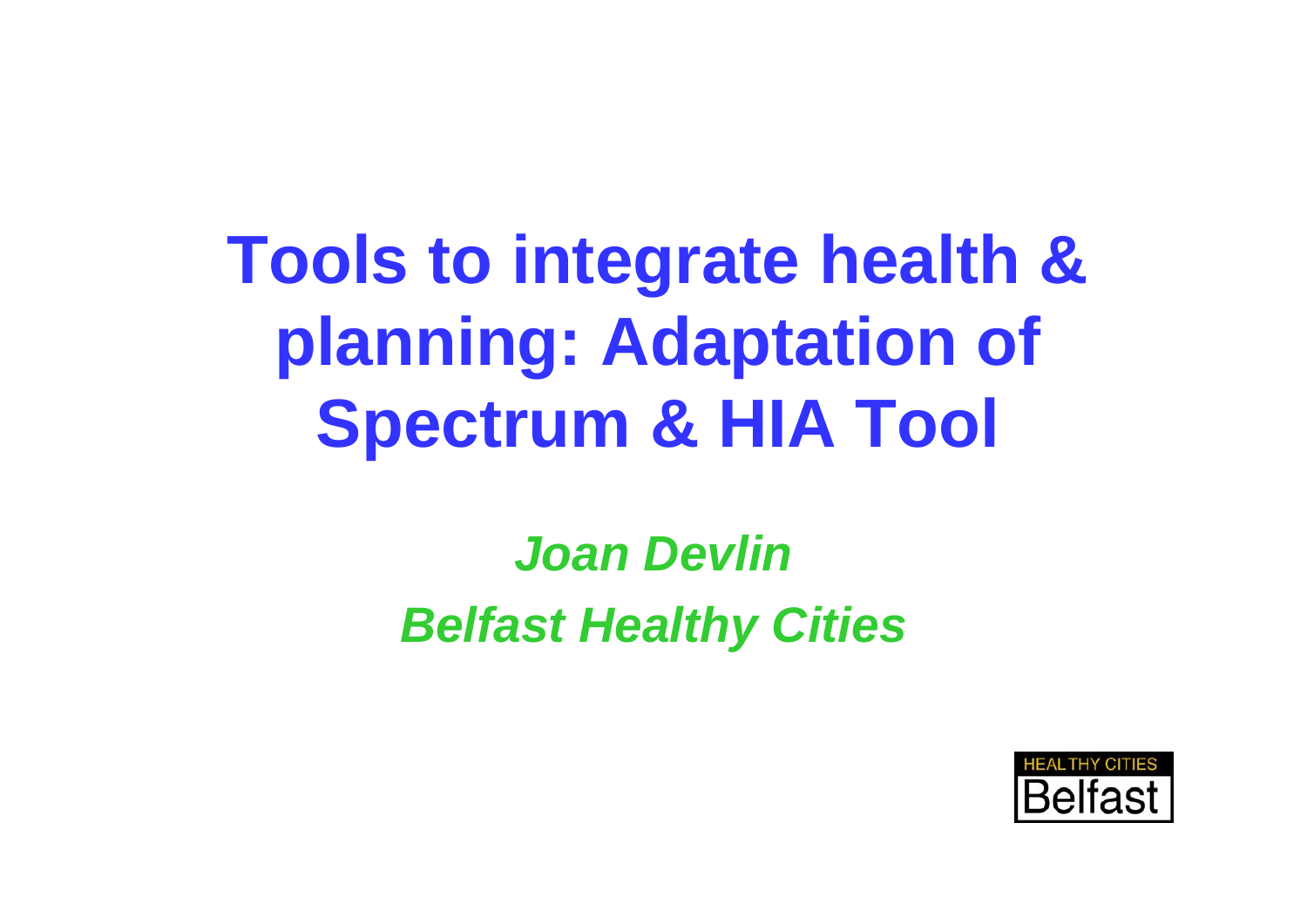#### **City of Belfast - Healthy Cities Programme Location of Healthy Cities within city structure**

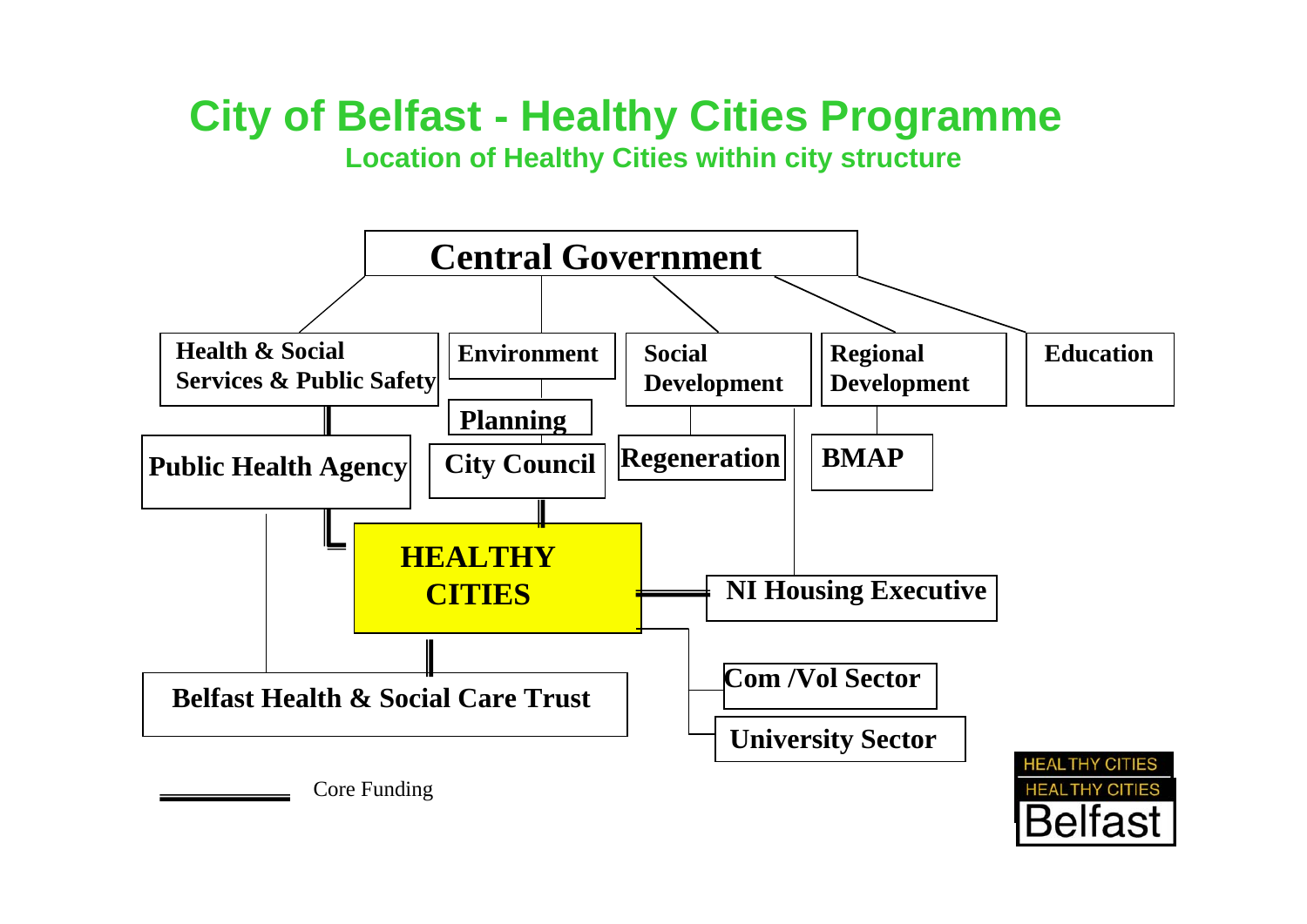## **BHC Board of Directors**

- **Public Health Agency**
- **Belfast City Council**
- **Belfast Health & Social Care Trust**
- **Northern Ireland Housing Executive**
- **Department of Health, Social Services and Public Safety**
- **Planning Service**
- **Queen's University of Belfast**
- **Health & Social Care Board Commissioning**
- **Bryson Group**
- **Ulster Cancer Foundation**

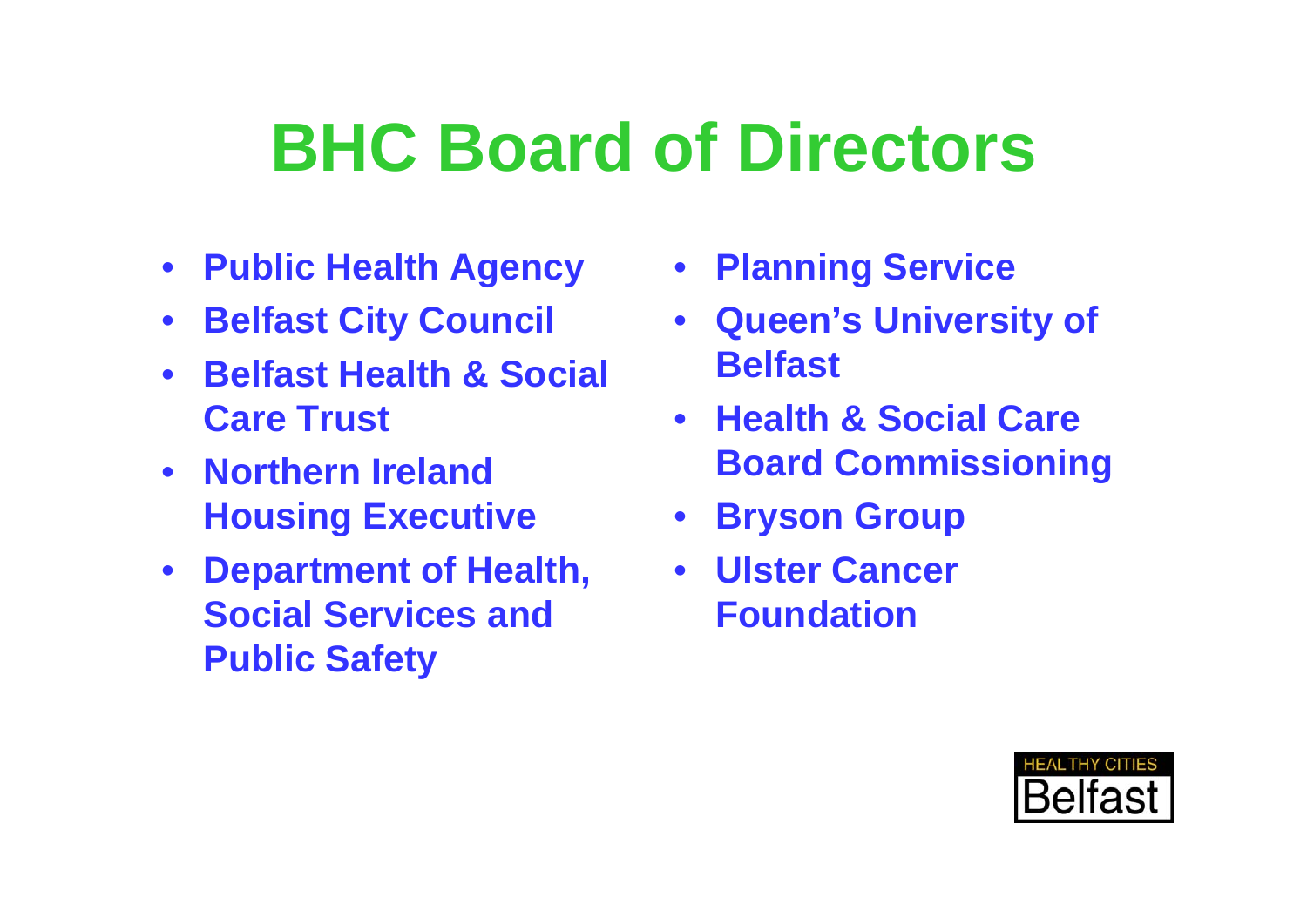# **Training/Capacity Building**

- **Training programmes**
- **Briefing papers World Health Day** 
	- *Healthy Places: Strong Foundations*
	- Planning for Healthier People series
- **Tool development Quality of Life Matrix**

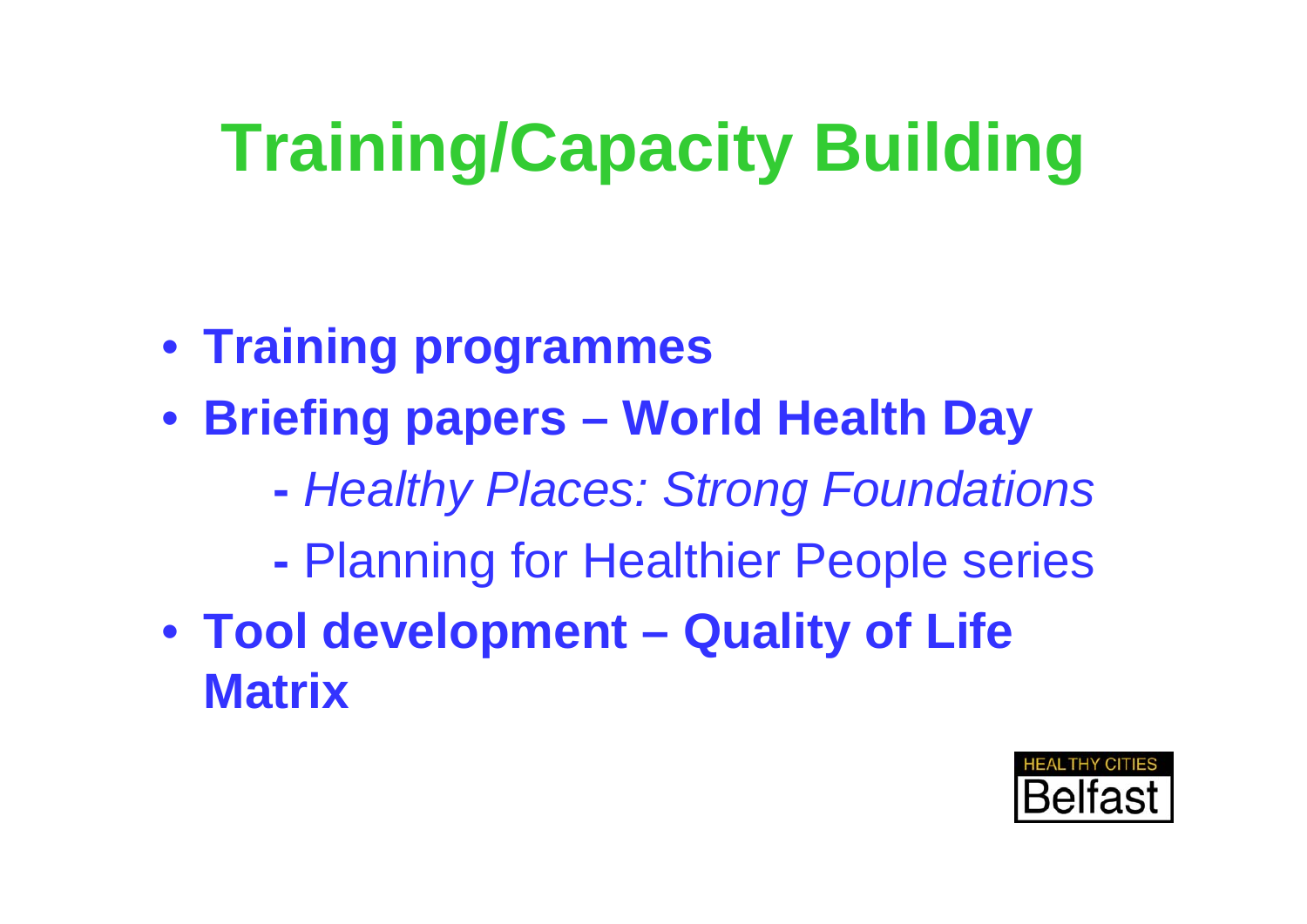# **Quality of Life Matrix 2003**

...**a tool to enable planners to assess the health and quality of life implications of plans. Similar to tools for environmental assessments, it has a broader focus and encourages planners to consider plans in relation to poverty, employment, education and social cohesion** 



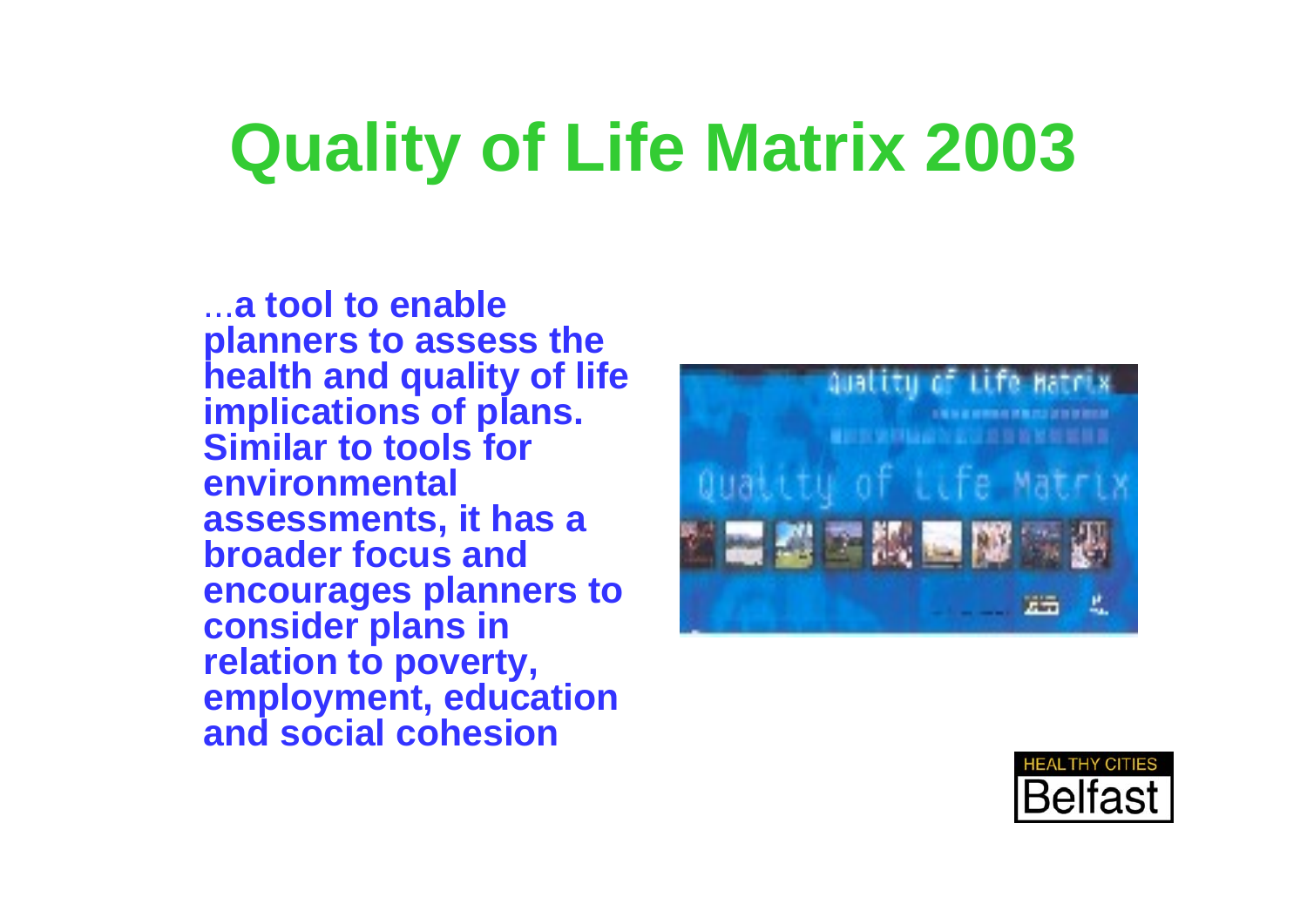### **Social & Economic**

- **Housing**
- **Education**
- **Poverty**
- **Employment**
- **Safety**
- **Social Cohesion**
- **Accessibility**
- **Recreation**

### **Environmental**

- **Conservations**
- **Air Pollution**
- **Noise**
- **Waste Management**
- **Cultural**
- **Transport**
- **Resources**
- **Urban Quality**

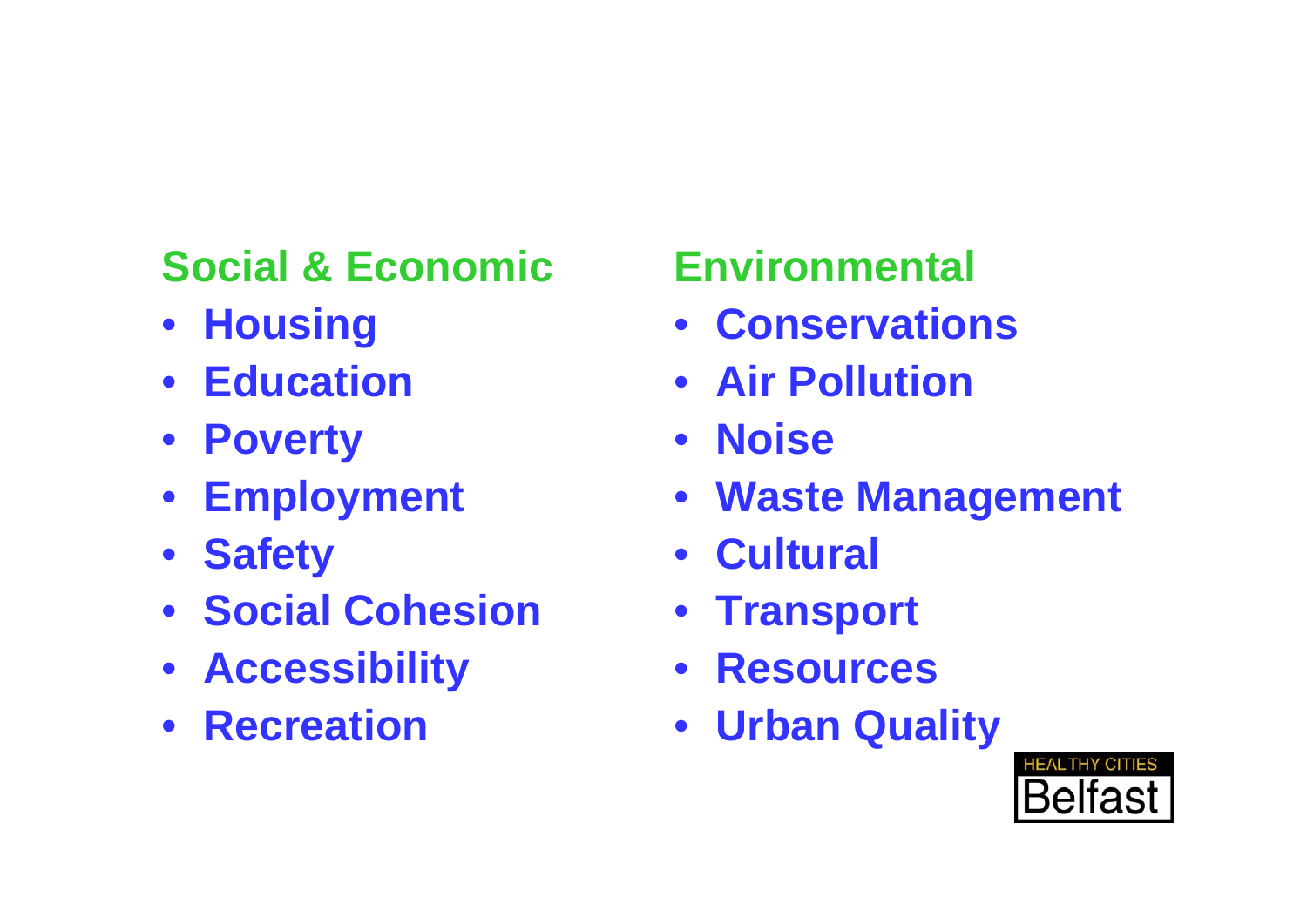- **Deprivation wards**
- **Multiple deprivation**
- **Health deprivation & disability**
- **Deprivation by each domain eg. Education**

### **Summary of Effects**

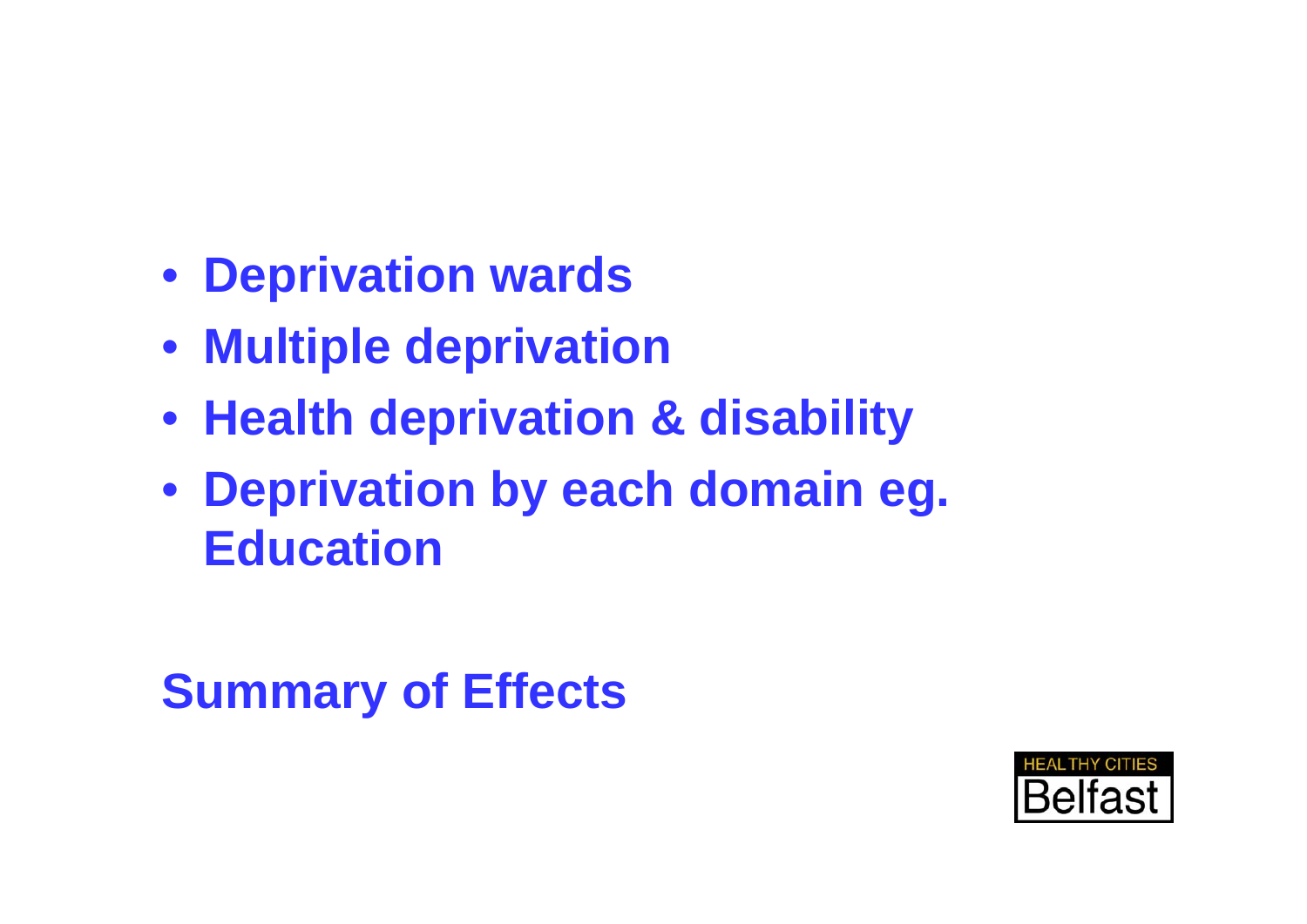# **Training Programmes**

- **Equity in Health: Tackling Inequalities 3 Publications - Tools for Action 2002/2003**
- **Investing in Health: Tackling Inequalities 2004/2005**
- **Equity in Health: Making the Links 2007 & 2008**
- **Healthy Environments: Healthy Lives 2009**

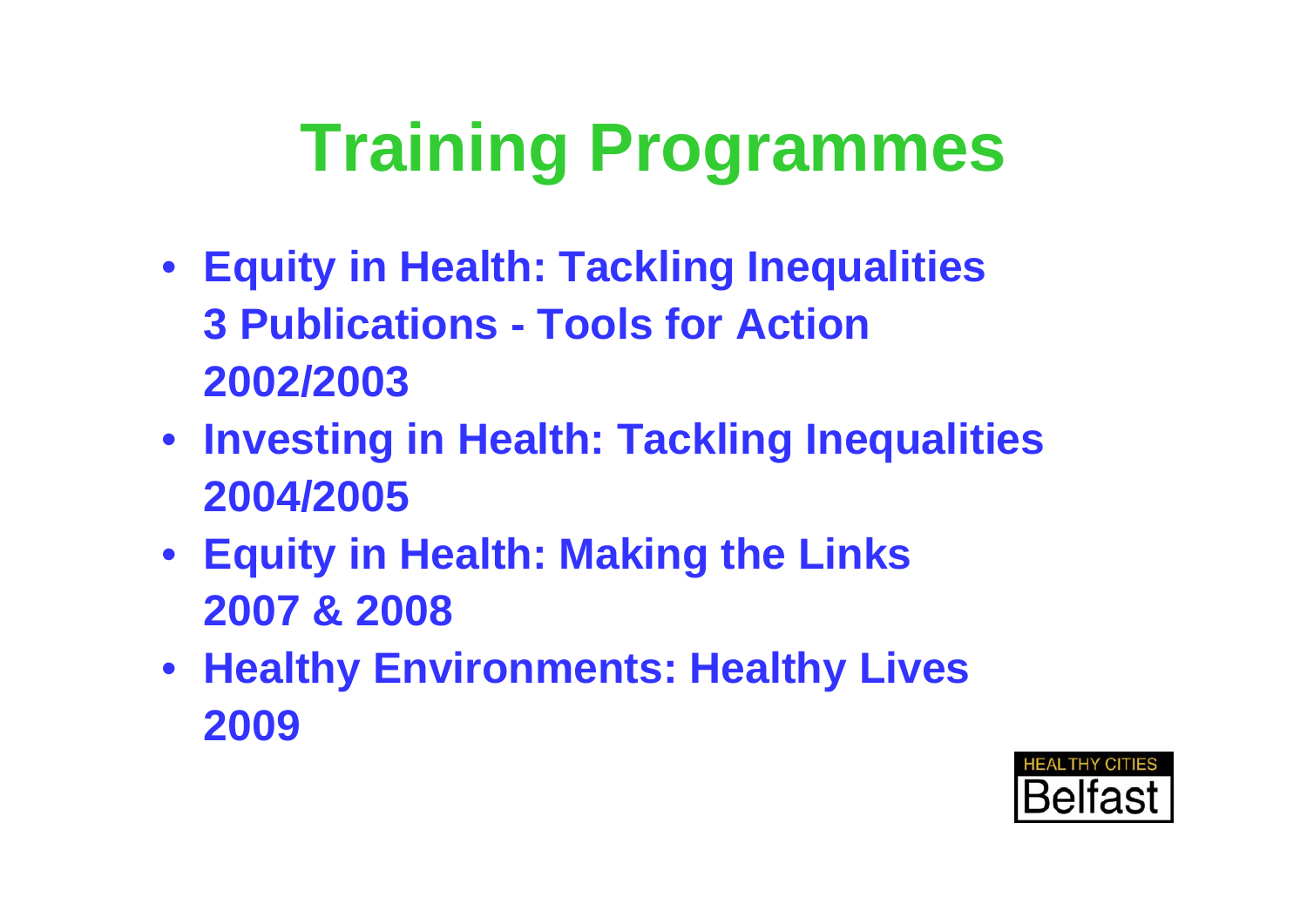### Health Impact Assessment

**HIA Training WHO Euro HIA Sub network – lead city Conducted 12 HIAs – Belfast Regeneration Office Masterplans; Water Reform; NIHE Housing Regeneration strategies**

**Urbact 11 project HIA to develop/identify indicators** 

**HHEiALP - Health & Health Equity in All Local policies**

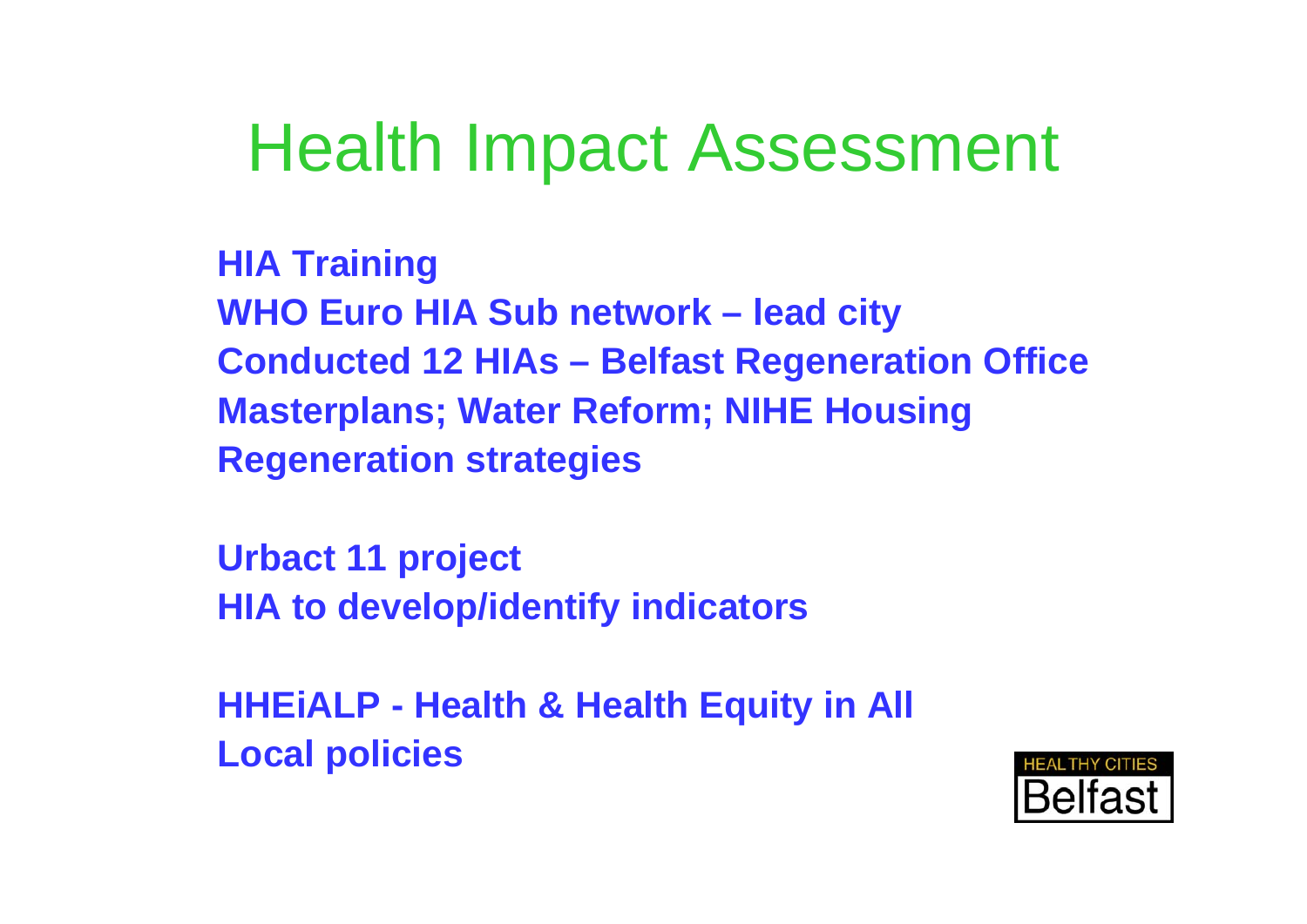

**Launch of Lower Shankill HIA Report & Community Profile**

**Tuesday 2 June 2009**

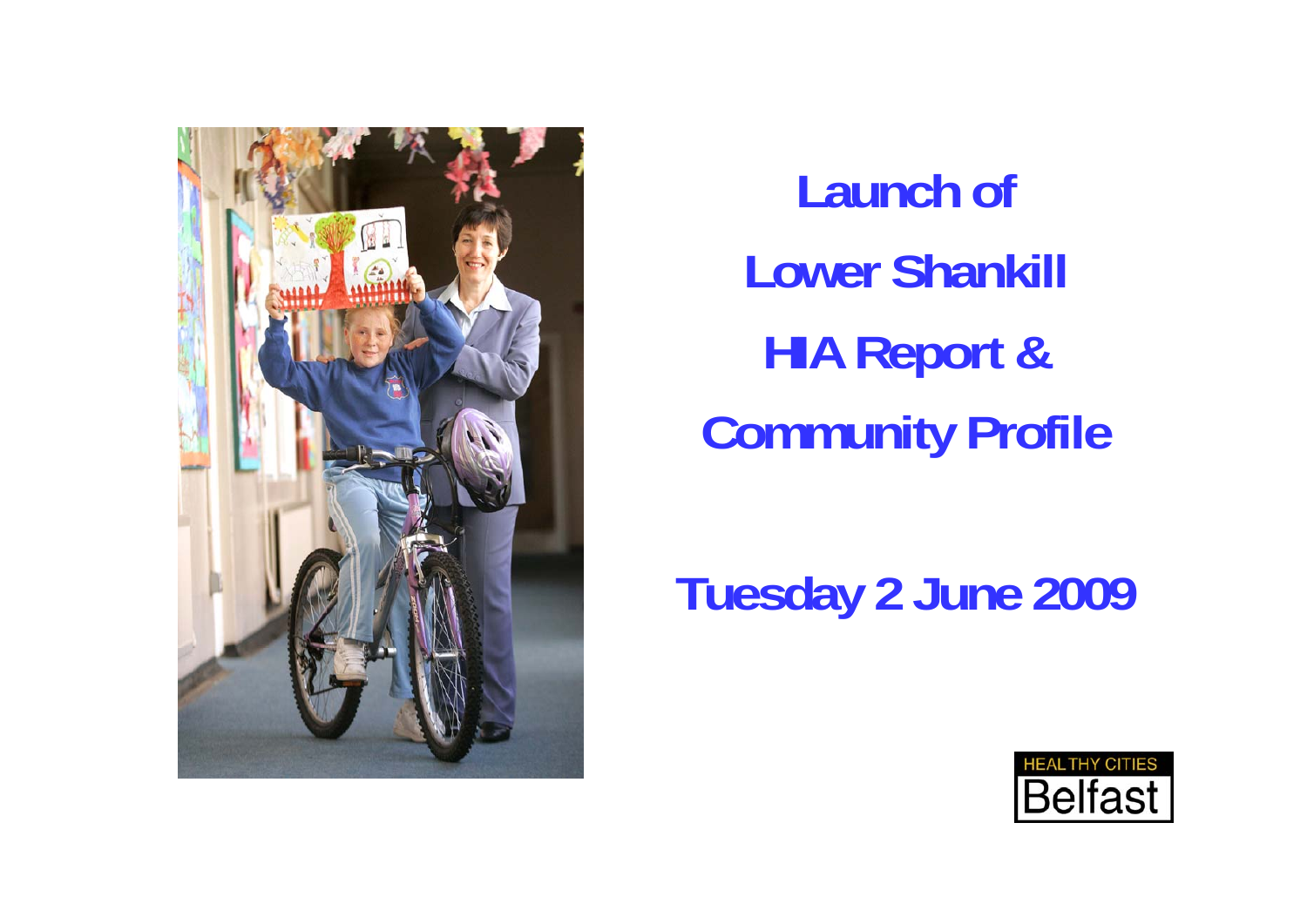### **Healthy Environments: Healthy Lives**

- **Introduction to health, planning and sustainable development**
- **Sustainable communities: open space and transport**
- **Regeneration, urban design and liveability**
- **Housing and health**
- **Climate change**

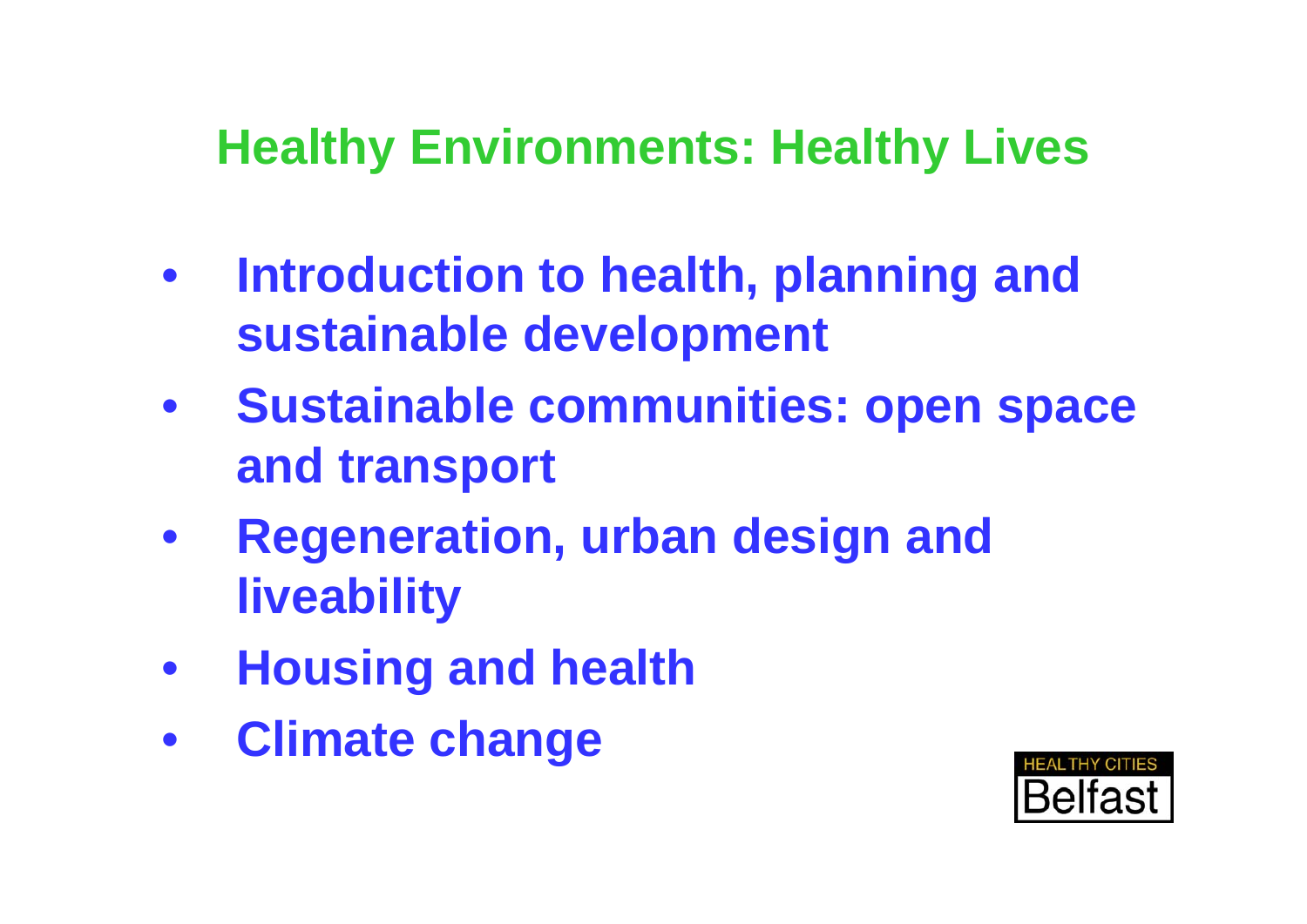## **Site Visits**

**Day 2: Open Space & Transport** 

- **Community Greenway**
- **Titanic Quarter**
- **Greater Village Regeneration Trust**

### **Day 3: Regeneration Urban Design & Livability**

- **Waterworks**
- **Falls Park**
- **WISPA**

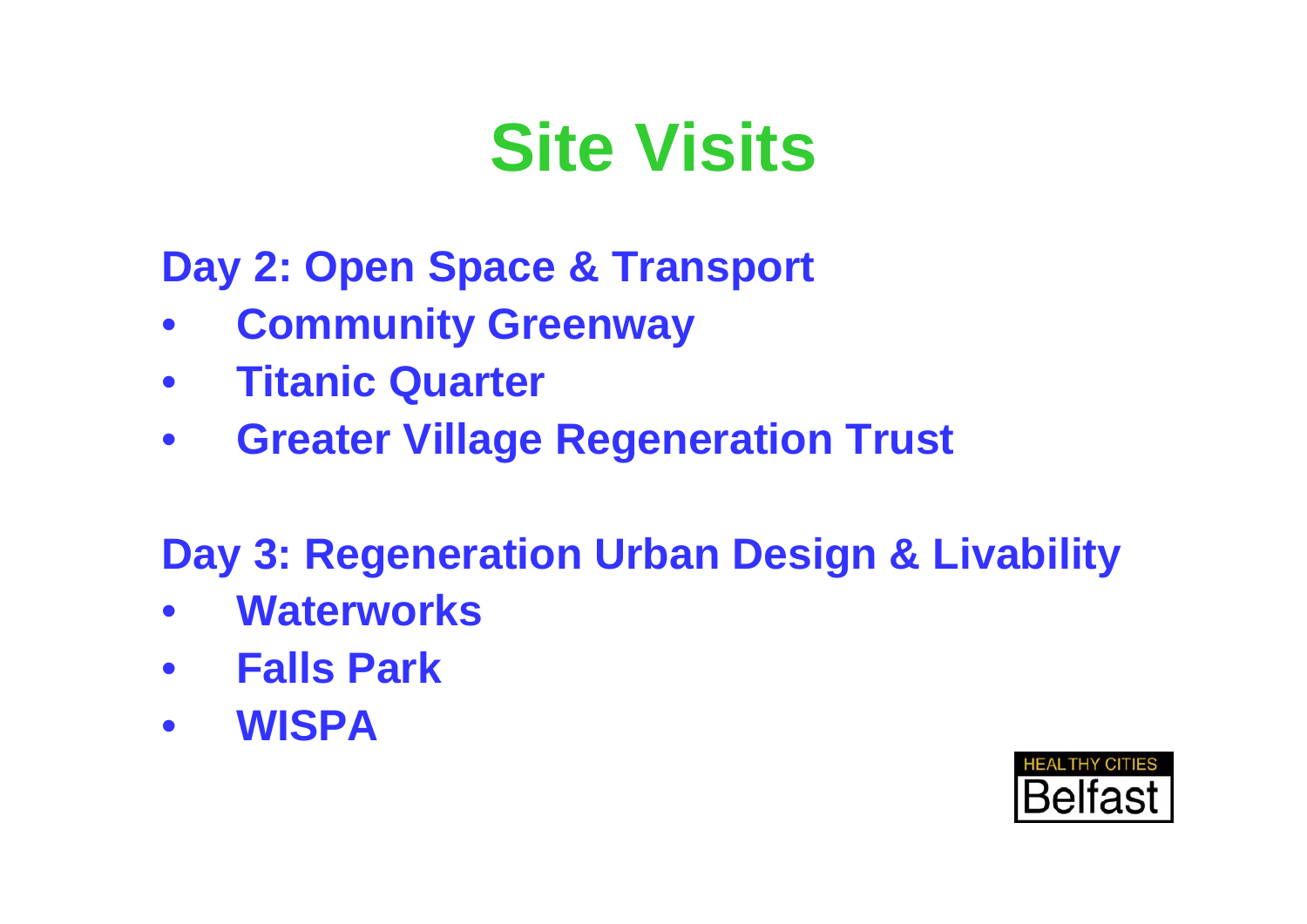### **Healthy Urban Planning Group**

- **Established in 2004 as a result of HUP Seminar**
- **WHO HUP City Action Group/Sub network**
- **Healthy Urban Planning: 12 objectives;**  *Barton & Tsourou*
- **WHO Collaborating Centre UWE Bristol**
- **HUED (Healthy Urban Environment & Design)**
- **Healthy Cities Research Centre, Lund Sweden**

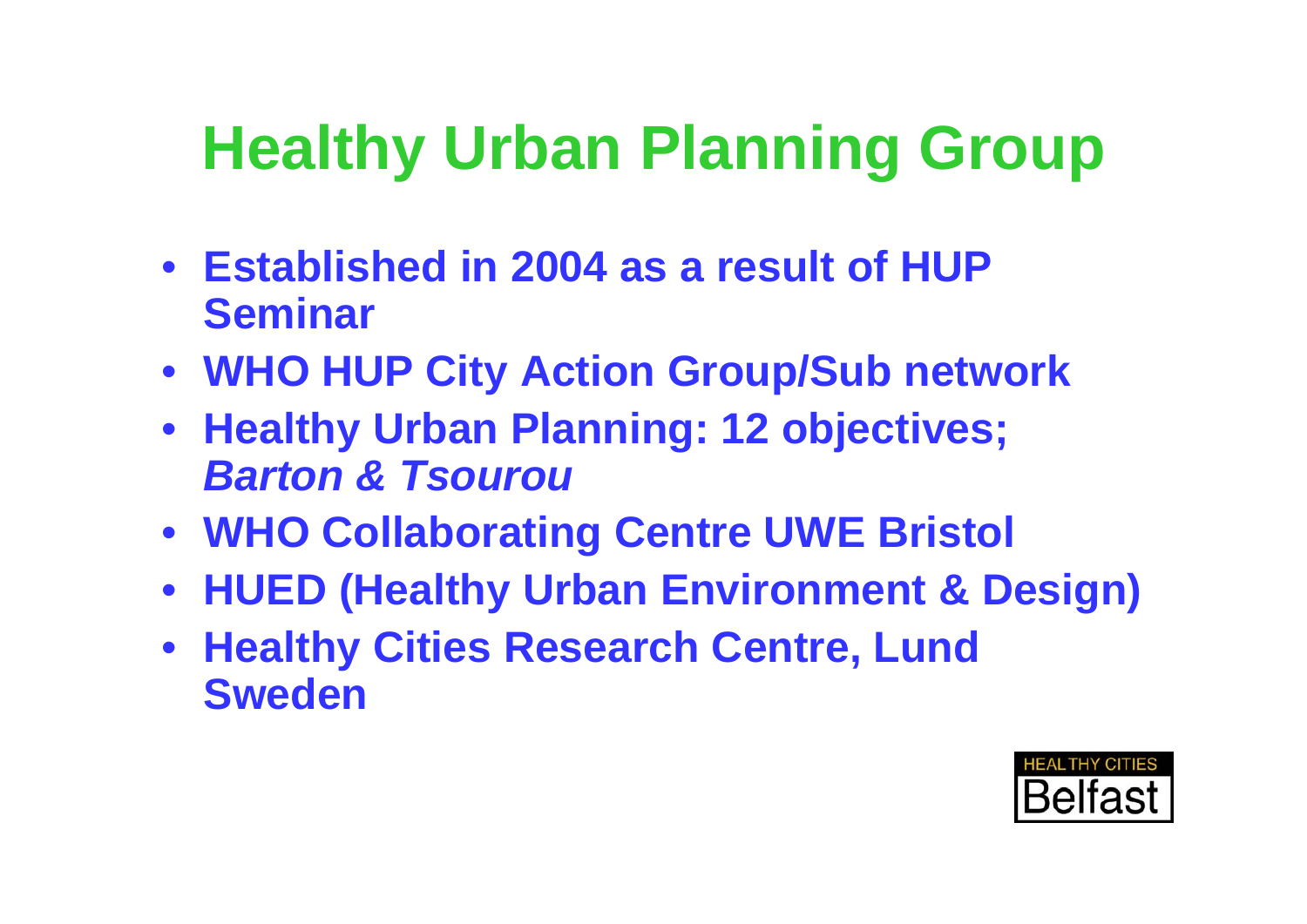# **Definition of HIA**

**"a combination of procedures, methods and tools by which a policy, a program or project may be** *judged* **as to its potential effects on the health of a population and the distribution of effects within the population"** *WHO Gothenburg Consensus Paper, 1999*

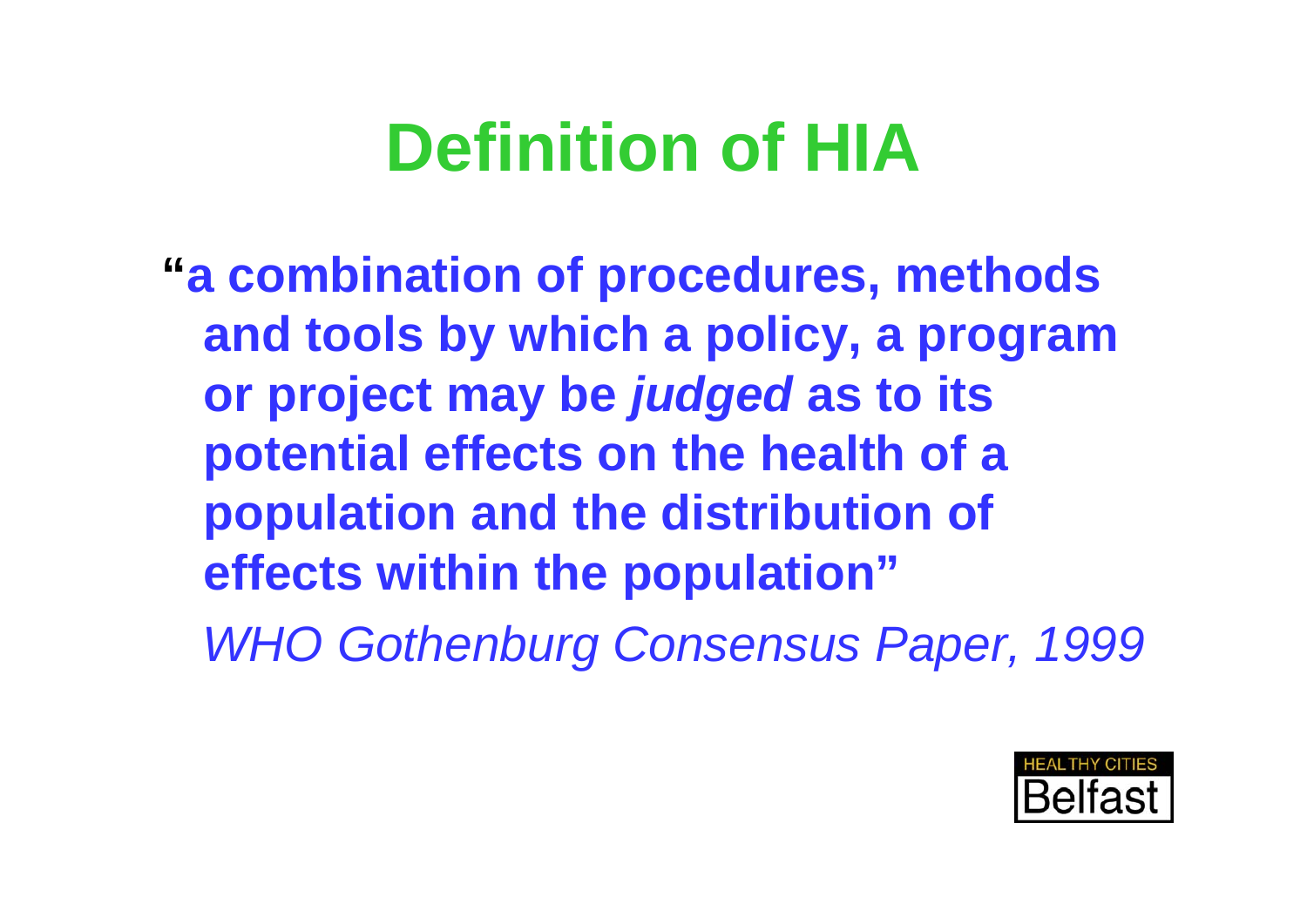# **What is the purpose of doing HIA?**

- **To provide information to politicians, and other decision-makers, so that:**
- **They are able to** *take health into account* **when making decisions about a particular proposal**
- **They can** *consider ways of changing the proposal* **to protect and improve health, and reduce inequalities**

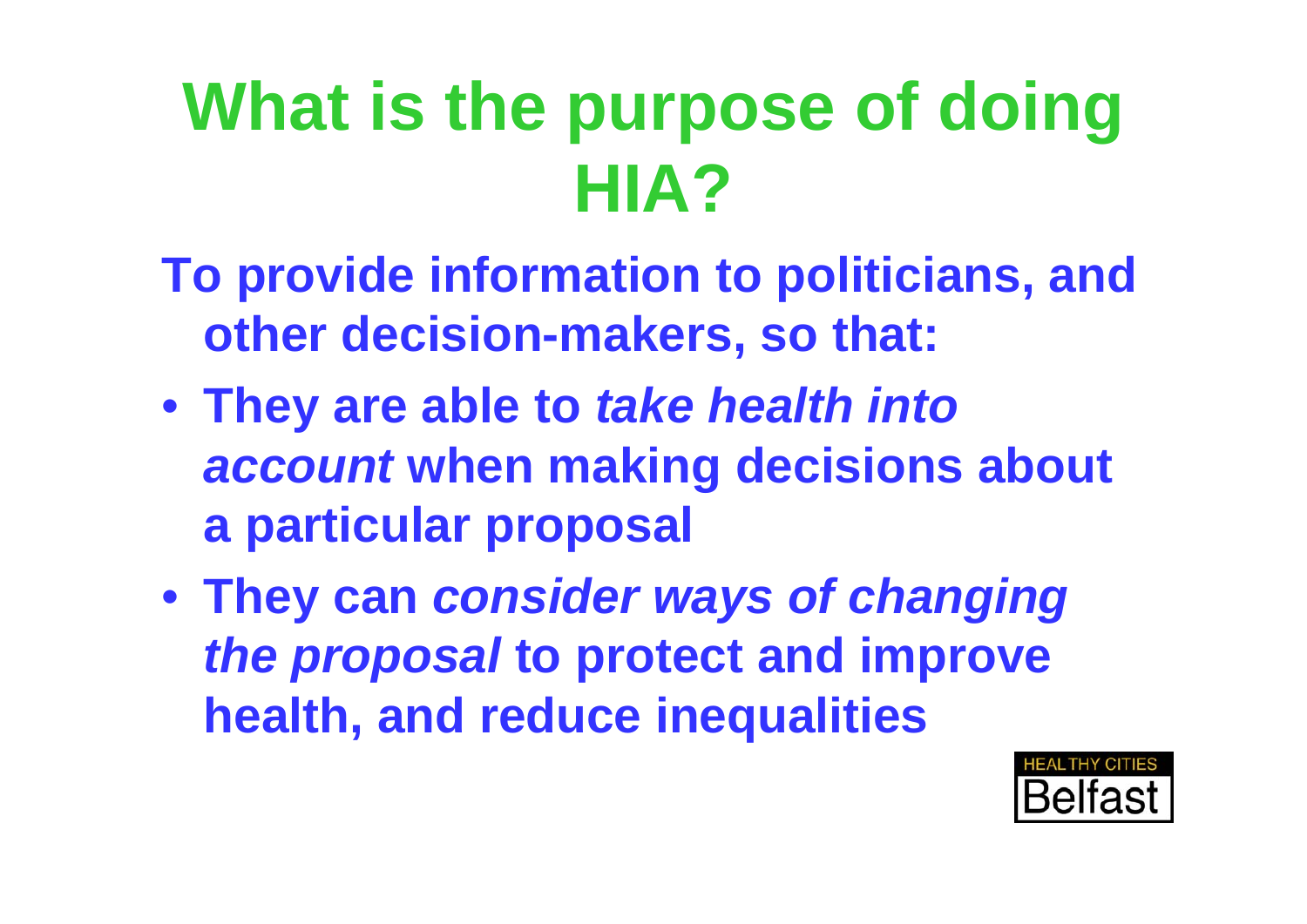# Four challenges…

- • **Breaking free from our institutional and professional silos**
- • **Involving stakeholders effectively in decisionmaking**
- • **Tying the knot between health and sustainability**
- • **Knowing how to judge what is a healthy plan or policy (getting it right)**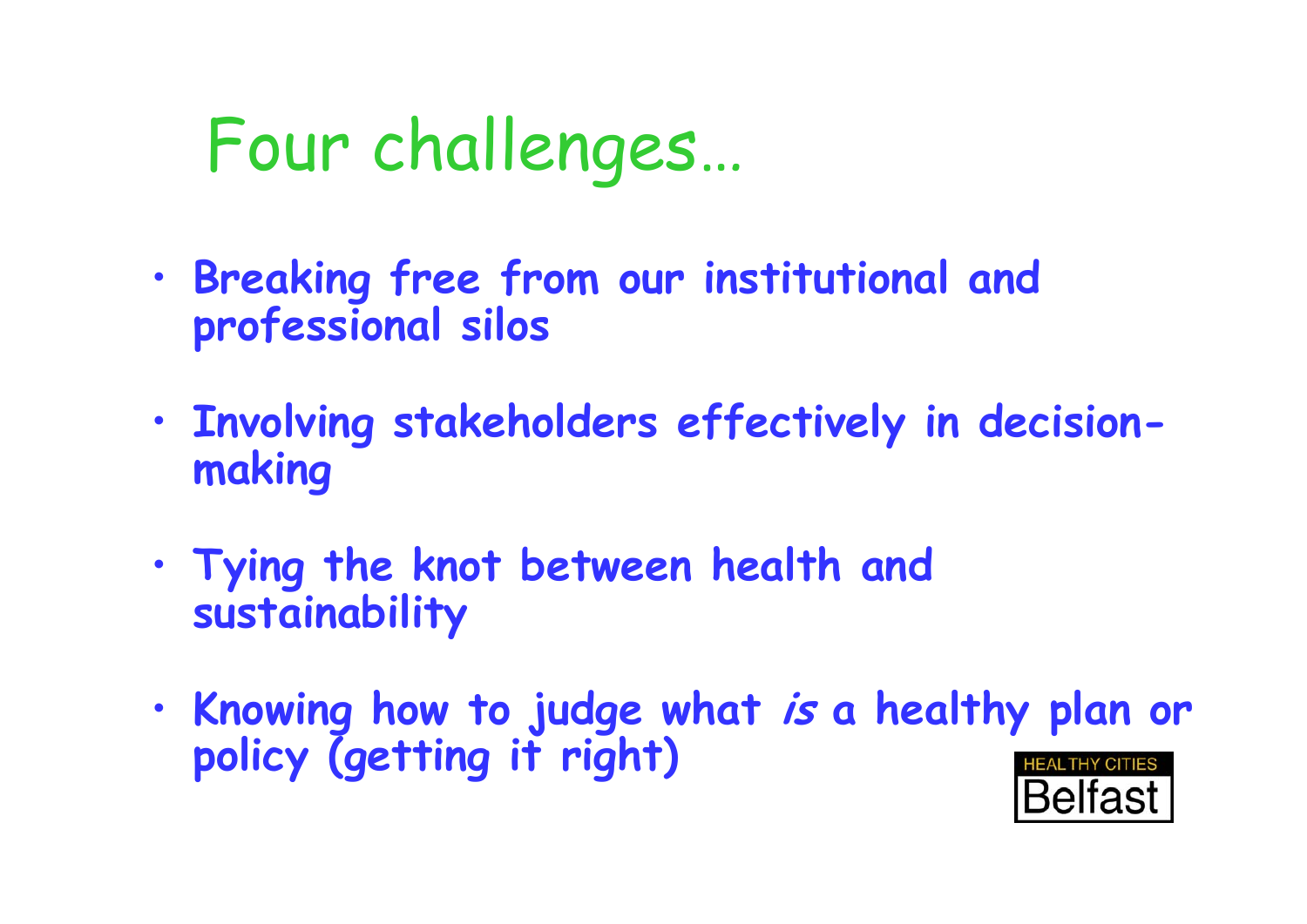# **Spectrum appraisal**

**Designed to …**

- **Work with all the partners / stakeholders**
- **Integrate health, social, economic, environmental perspectives, thus be**  *inclusive* **in the criteria applied**
- **Encourage shared learning and consensusbuilding**
- **Scope the key issues identifying those requiring deeper study**

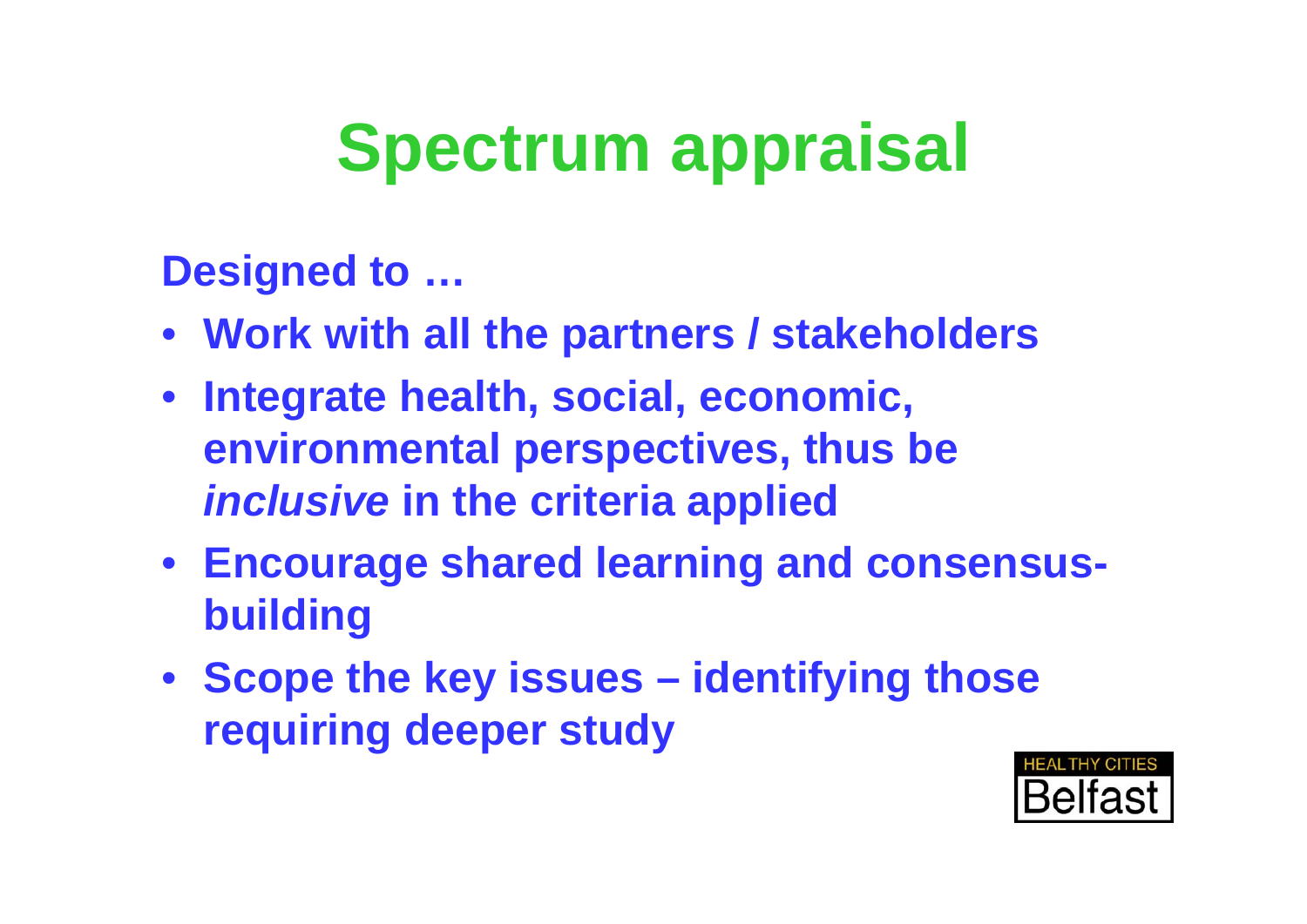### **Using the SPECTRUM Tool 2006**

#### **Findings**

- In the Spectrum documentation<br>(received from Barton for the study), **there was no explicit reference to health**
- **There was no explicit mechanism to translate "health" into or link health to the sustainability criteria**
- **There is no capacity in the tool to describe or address the nature or characteristics of health impacts**

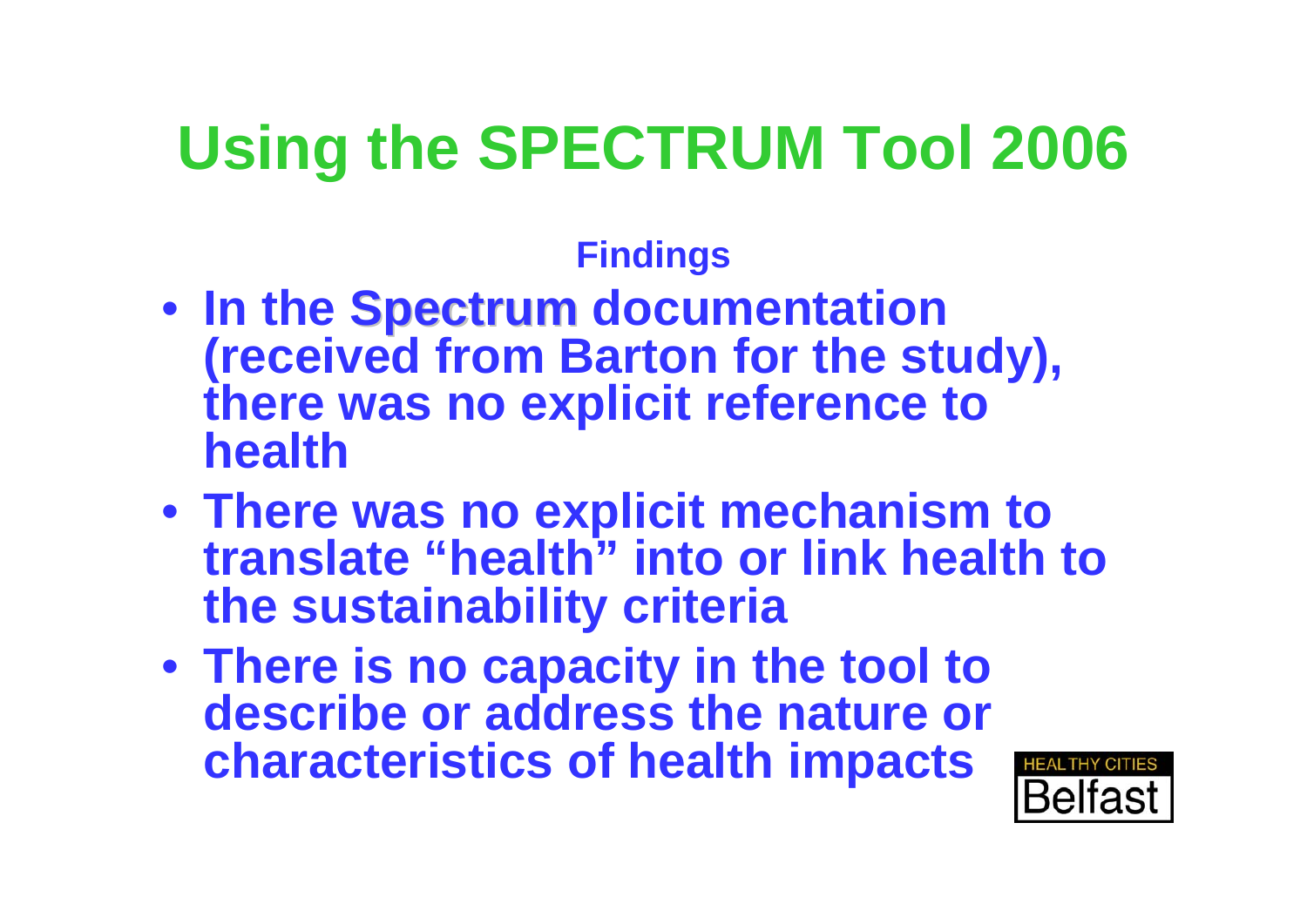- **There is no capacity in the tool to describe differential impacts on health for different groups in the community**
- **There is no explicit way of defining communities affected by the proposal who are not the target group for the proposal**
- **Important determinants of health are not included**

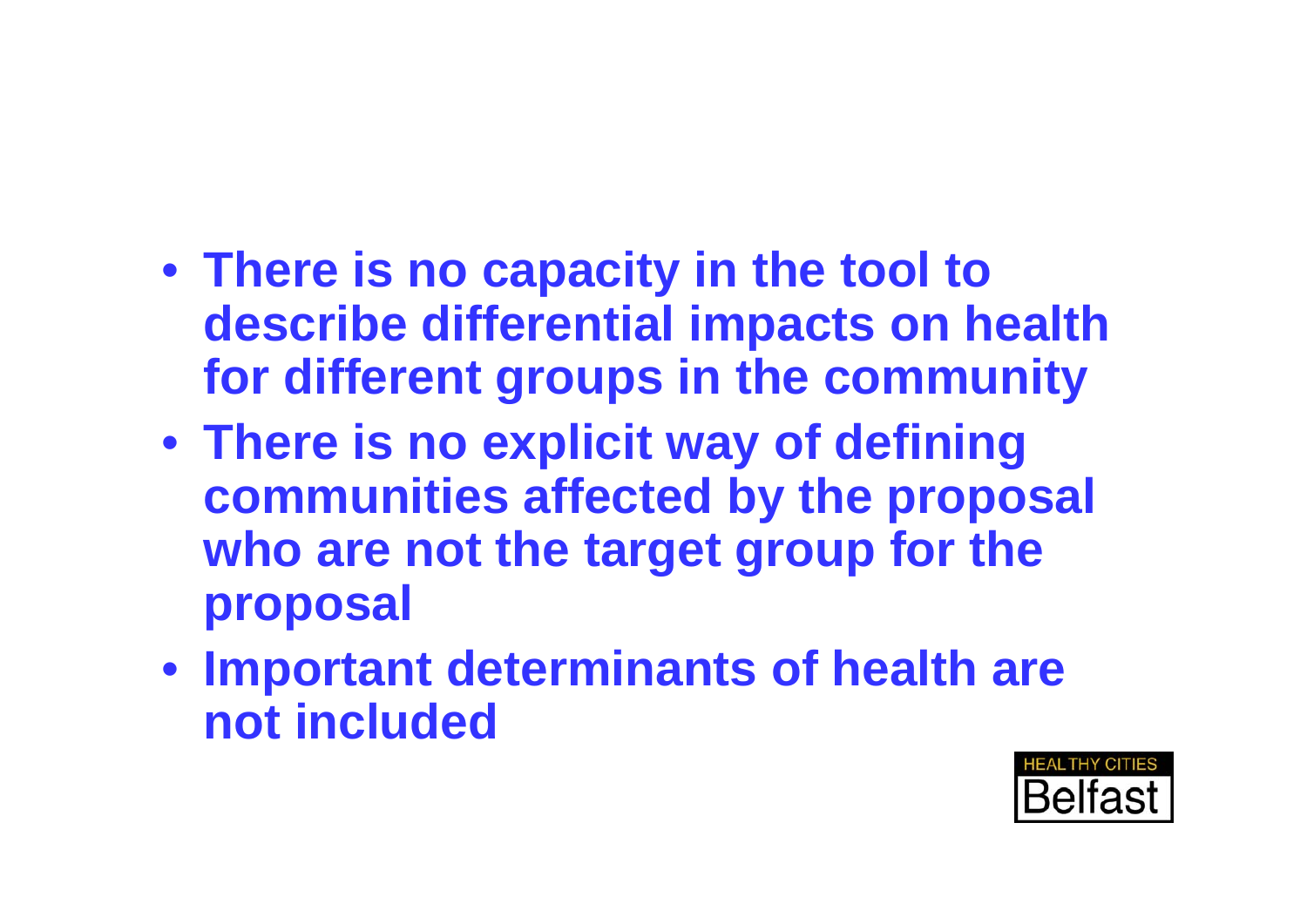# **Using the SPECTRUM Tool**

**Findings from Speller & Chinemama**

- **Some suggestions arising out of the HIA not covered at all by Spectrum, particularly access to services and facilities**
- **Suggestions from HIA do not give a way of measuring progress towards sustainability**
- **Collaborative decision-making may be facilitated more easily using Spectrum scoring criteria than suggestions made during HIA**

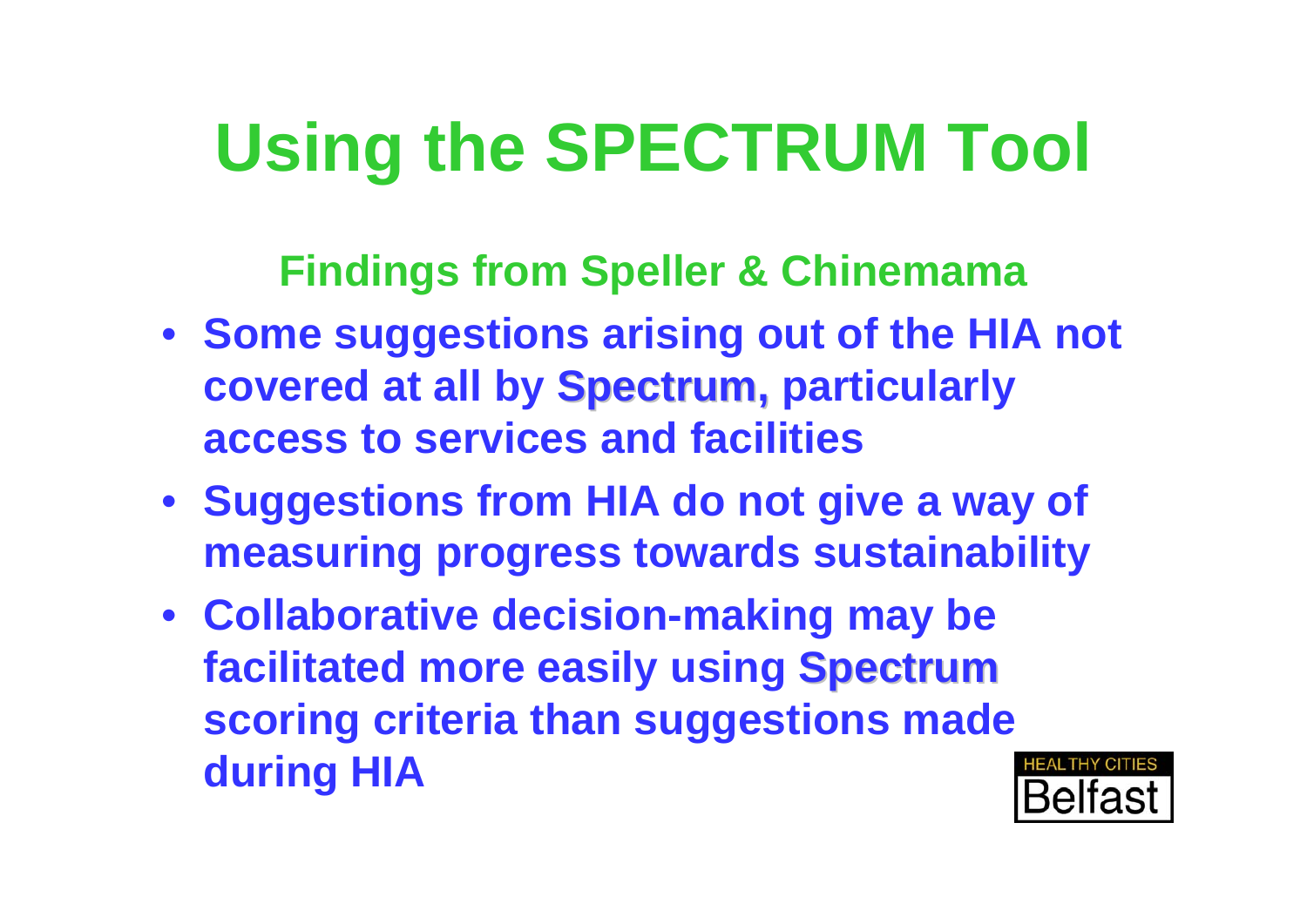

Source: WHO Collaborating Centre for Healthy Cities and Urban Policy, University of the West of England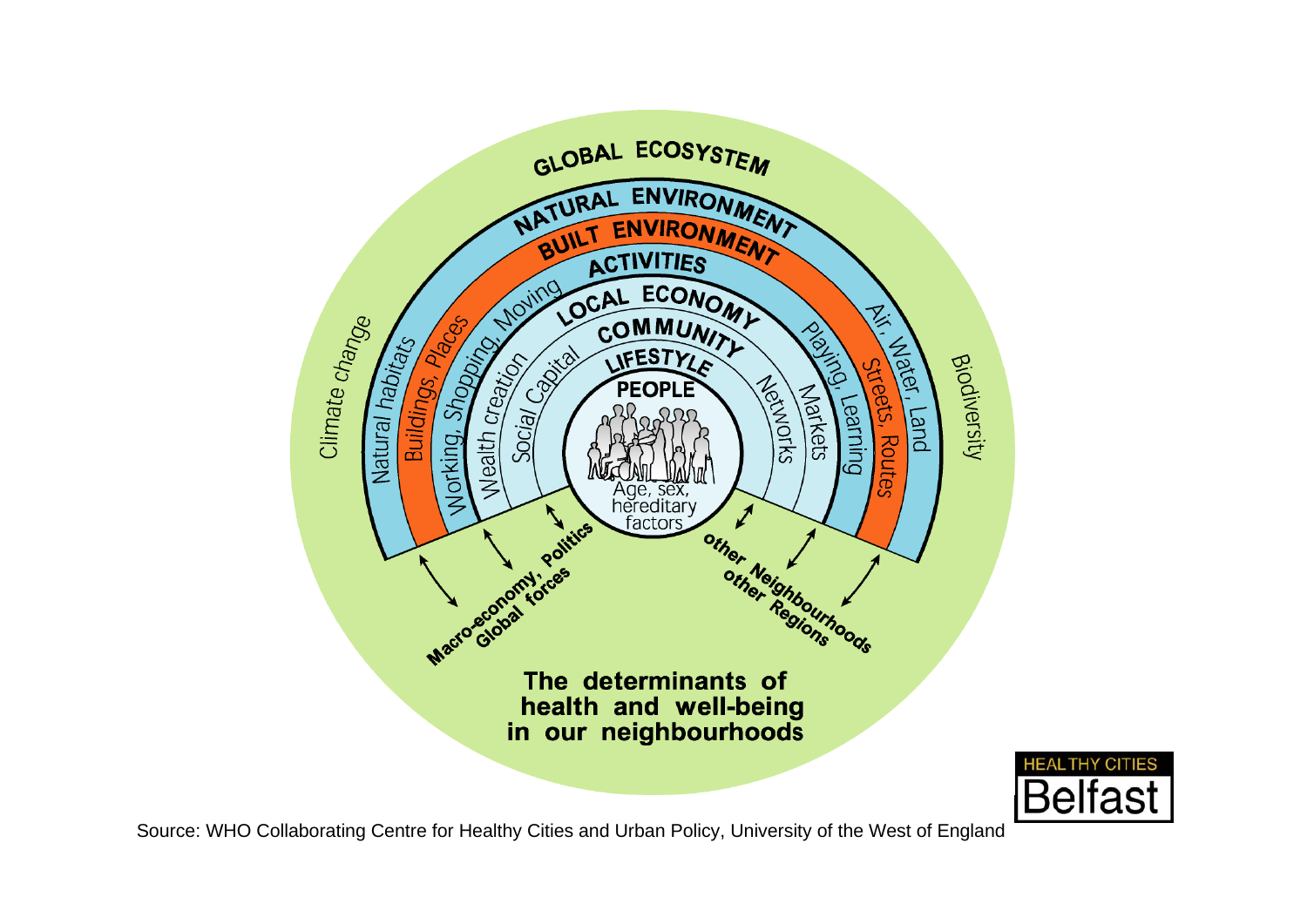# **Health determinants /domains**

- **People**
- **Lifestyle**
- **Community**
- **Local Economy**
- **Access**
- **Built Environment**
- **Natural environment**
- **Global ecosystem**
- **Equity in health**
- **Strategic links**

#### **Other observations**

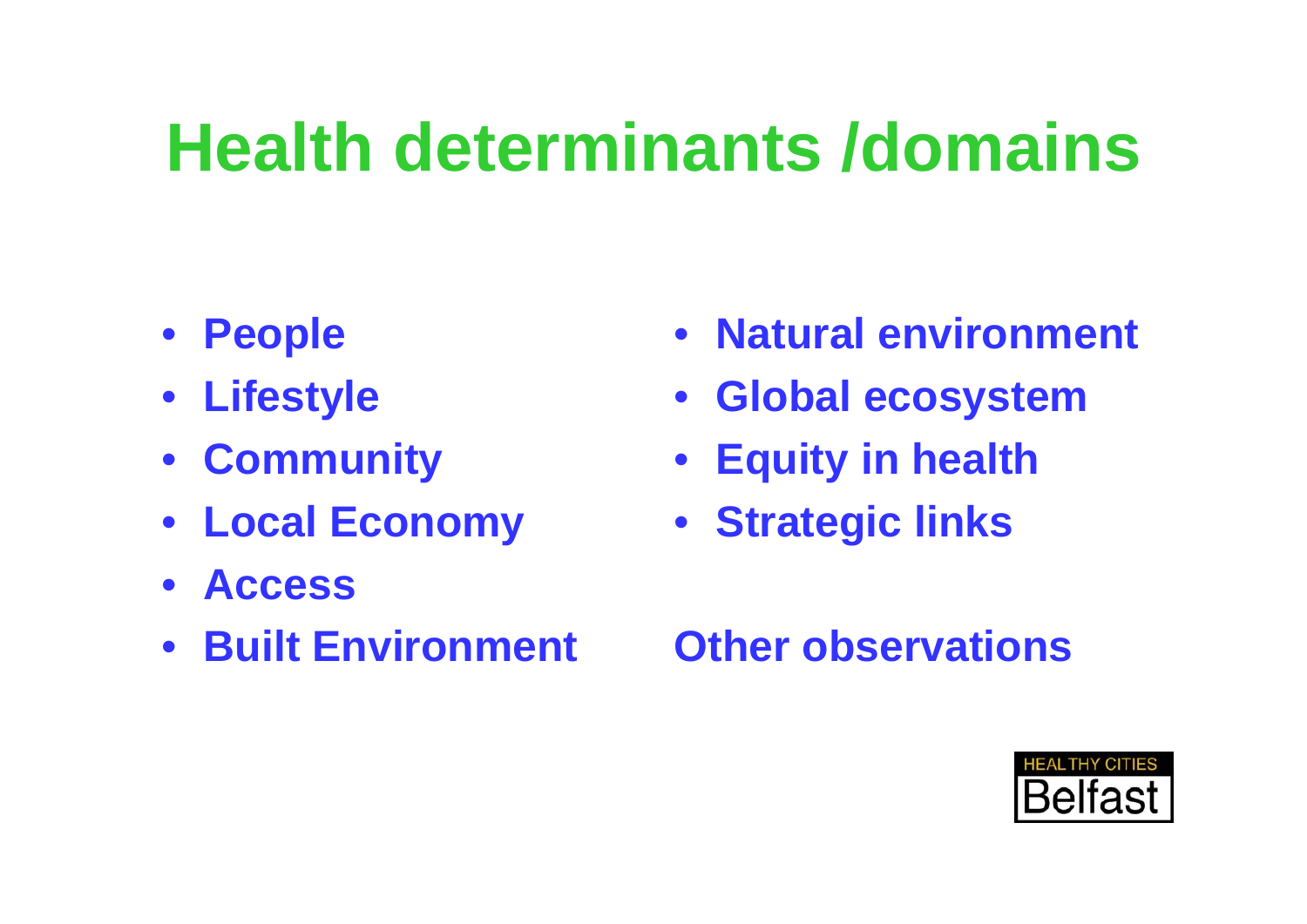#### **People**

- **Older people**
- **People with disabilities**
- **Children & young people**
- **Intergenerational activity**

#### **Lifestyle**

- **Physical activity**
- **Access to healthy food**
- **Recreation**
- **Play**

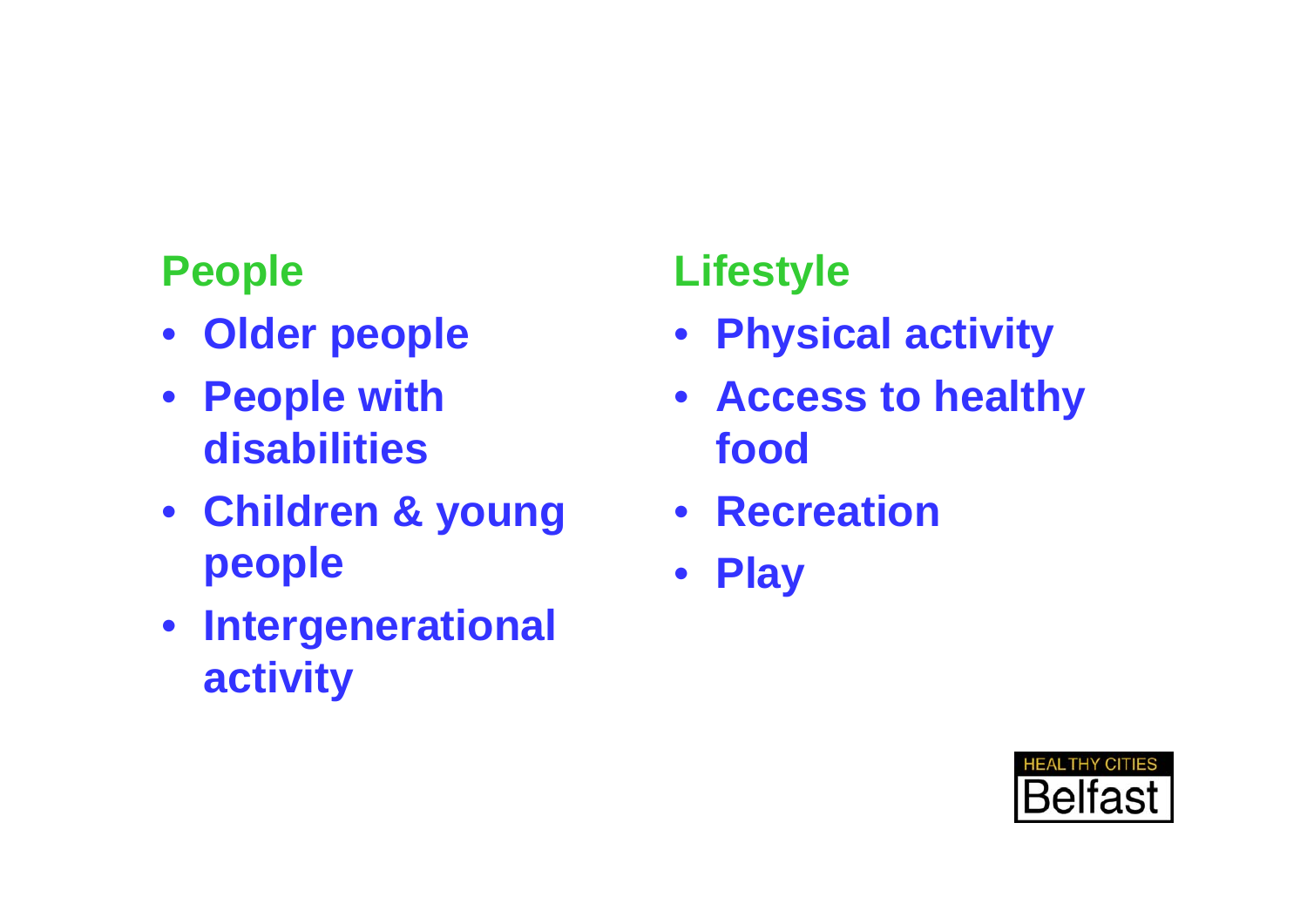# **Community**

- **Provides meeting places and spaces for people of all ages**
- **Supports a sense of community eg. common gardens/courtyards**
- **Supports shared space: interaction across social, religious and ethnic groups**

### **Action for improvement**

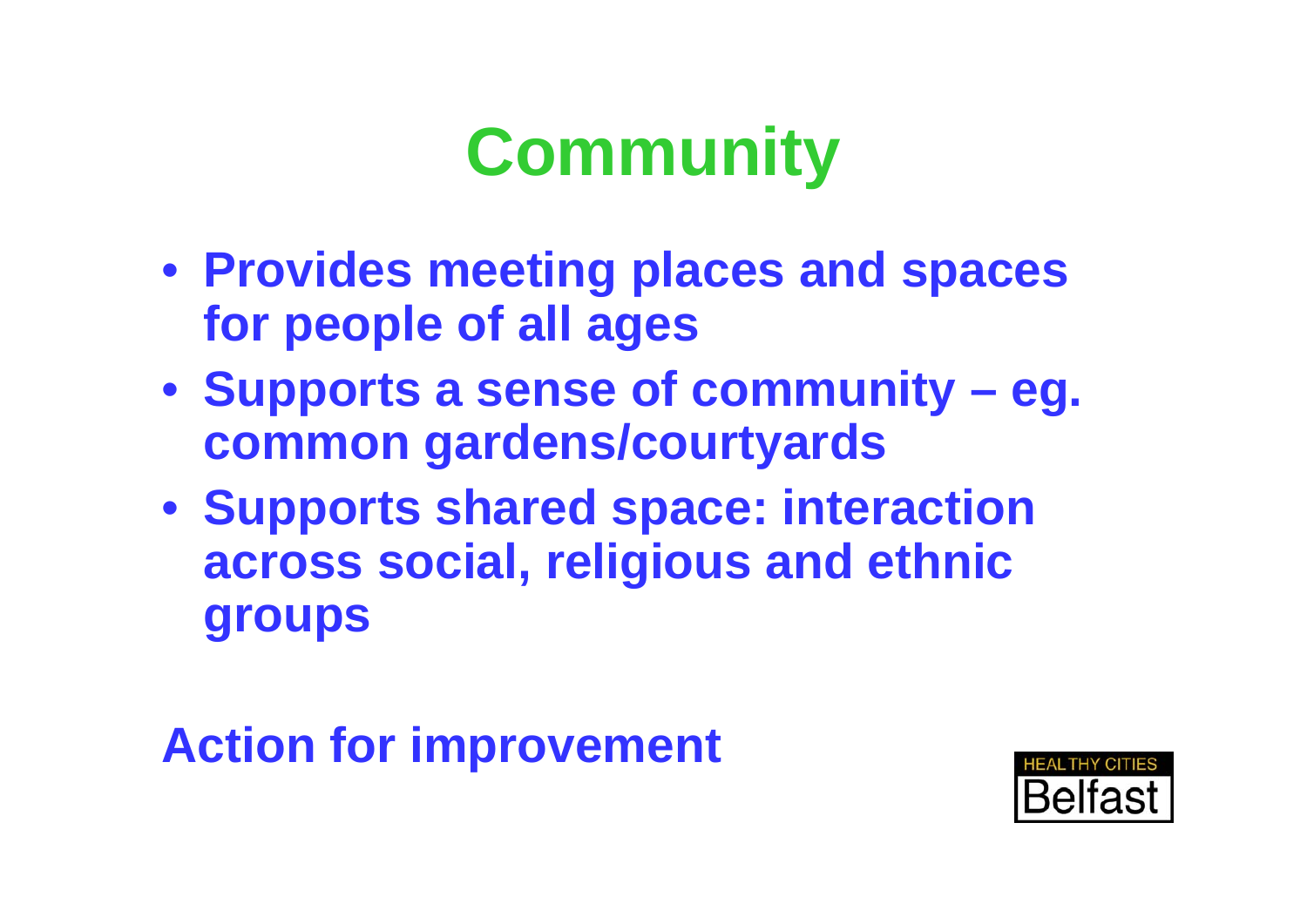# **Built Environment**

- **Fit of new buildings with existing**
- **Level of reuse of old buildings**
- **Presence & appropriateness of distinctive features**
- **Connections within location**
- **Provides sense of place**
- **Tenure mix**
- **Housing provision mix**
- **Support for socail interaction**
- **Play provision**
- **Level of lighting & support for safety**

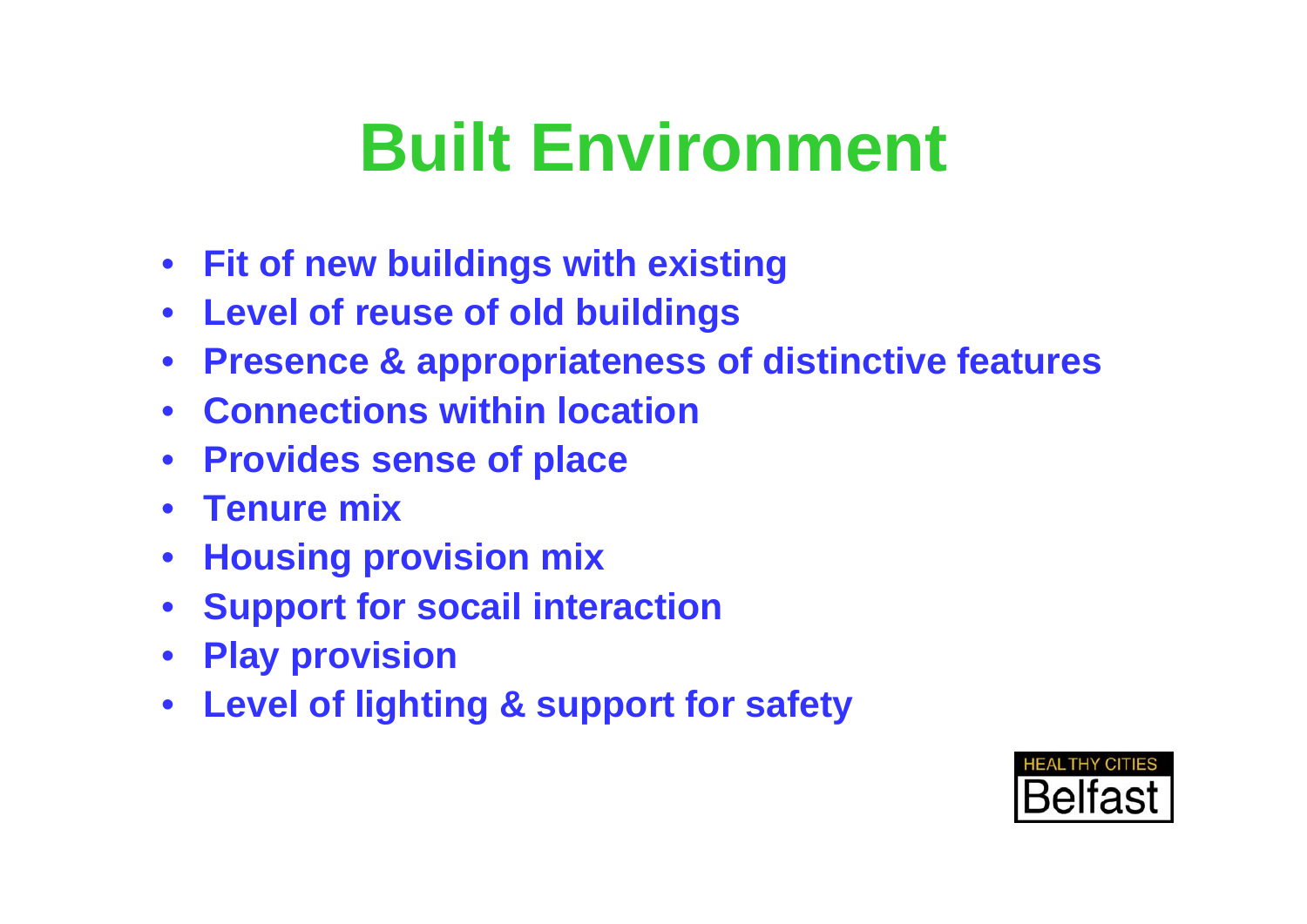### **Equity in health**

- **Priority given to improving equity**
- **Potential for improving equity**

#### **Access**

- **By foot/bike**
- **By public transport**
- **Services/facilities available locally**
- **Key services/places of work**

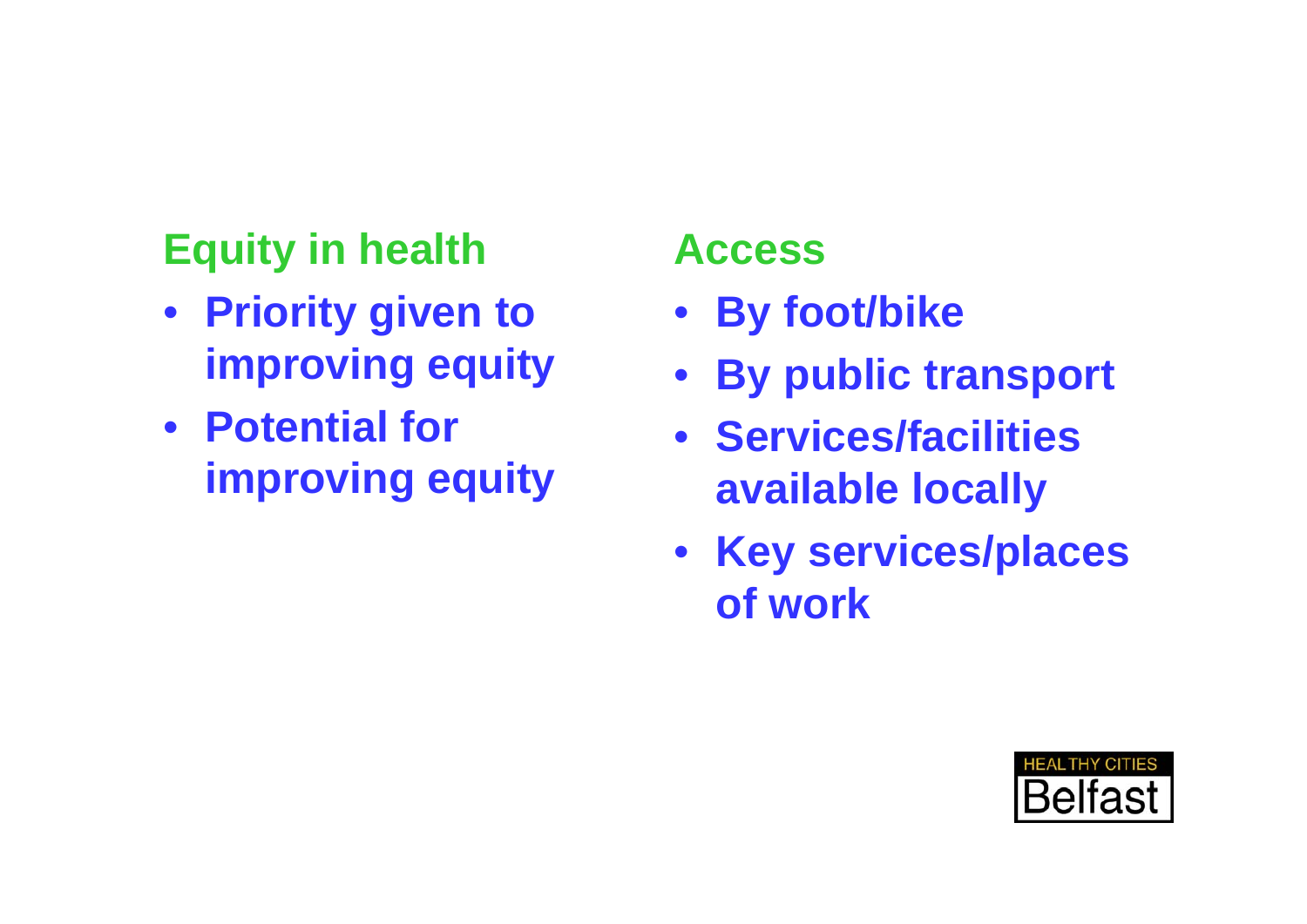## Spectrum Appraisal

### **Grading the scheme against health and sustainability criteria**

| <b>EXCELLENT</b>     | The local delivery criterion is fully satisfied                         |
|----------------------|-------------------------------------------------------------------------|
| <b>GOOD</b>          | The criterion is generally satisfied                                    |
| <b>NEGOTIABLE</b>    | Success depends on further work and<br>negotiation                      |
| <b>PROBLEMATICAL</b> | Not likely to be satisfactorily fulfilled<br>without major reassessment |
| <b>UNACCEPTABLE</b>  | The criterion cannot be satisfied                                       |
|                      |                                                                         |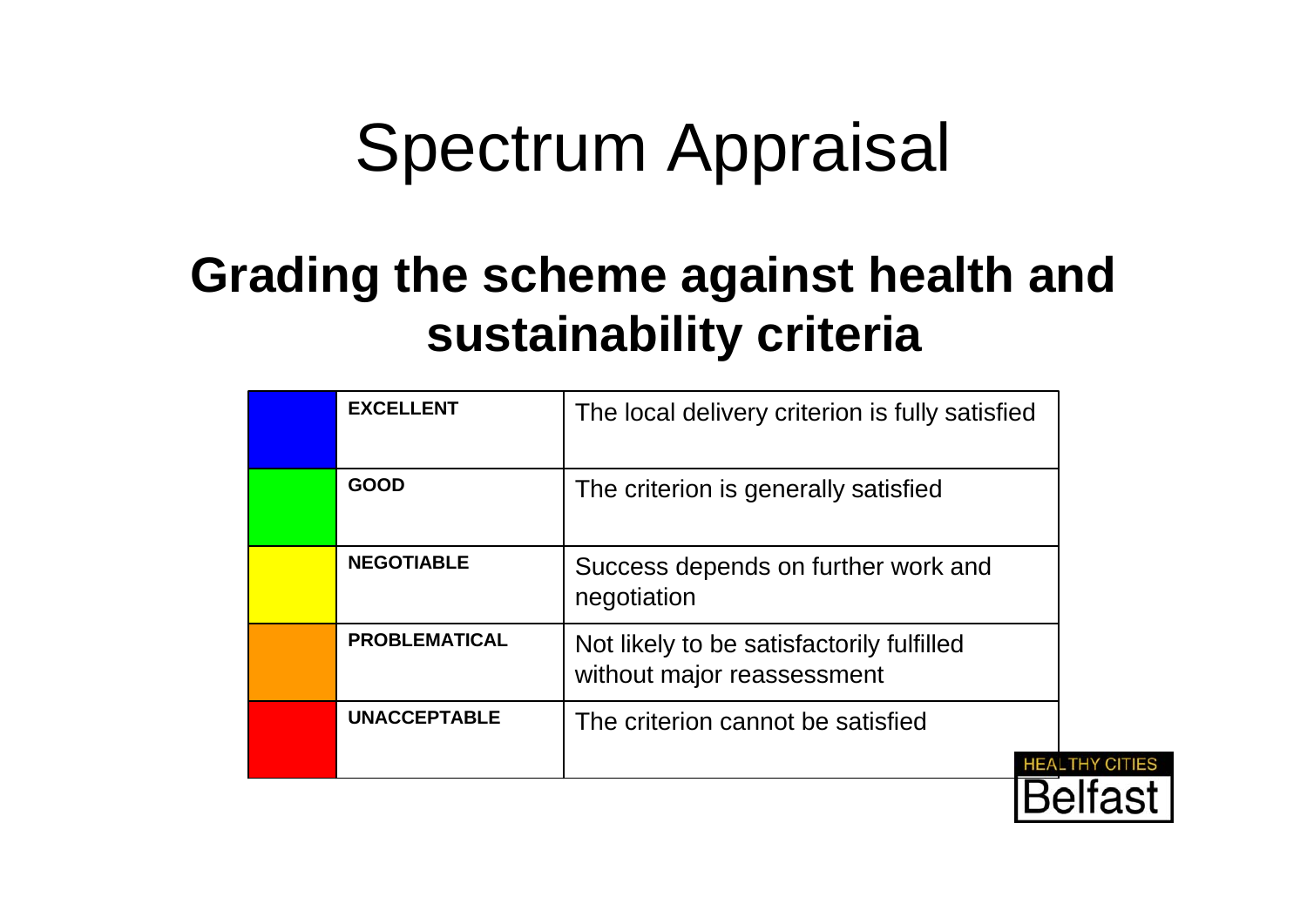#### **Adaptation model: Assessment Key:**

| <b>Excellent</b>                               |
|------------------------------------------------|
| Good                                           |
| <b>Negotiable</b>                              |
| <b>Problematic</b>                             |
| <b>Not sufficient/</b><br><b>Inappropriate</b> |
| Not applicable                                 |

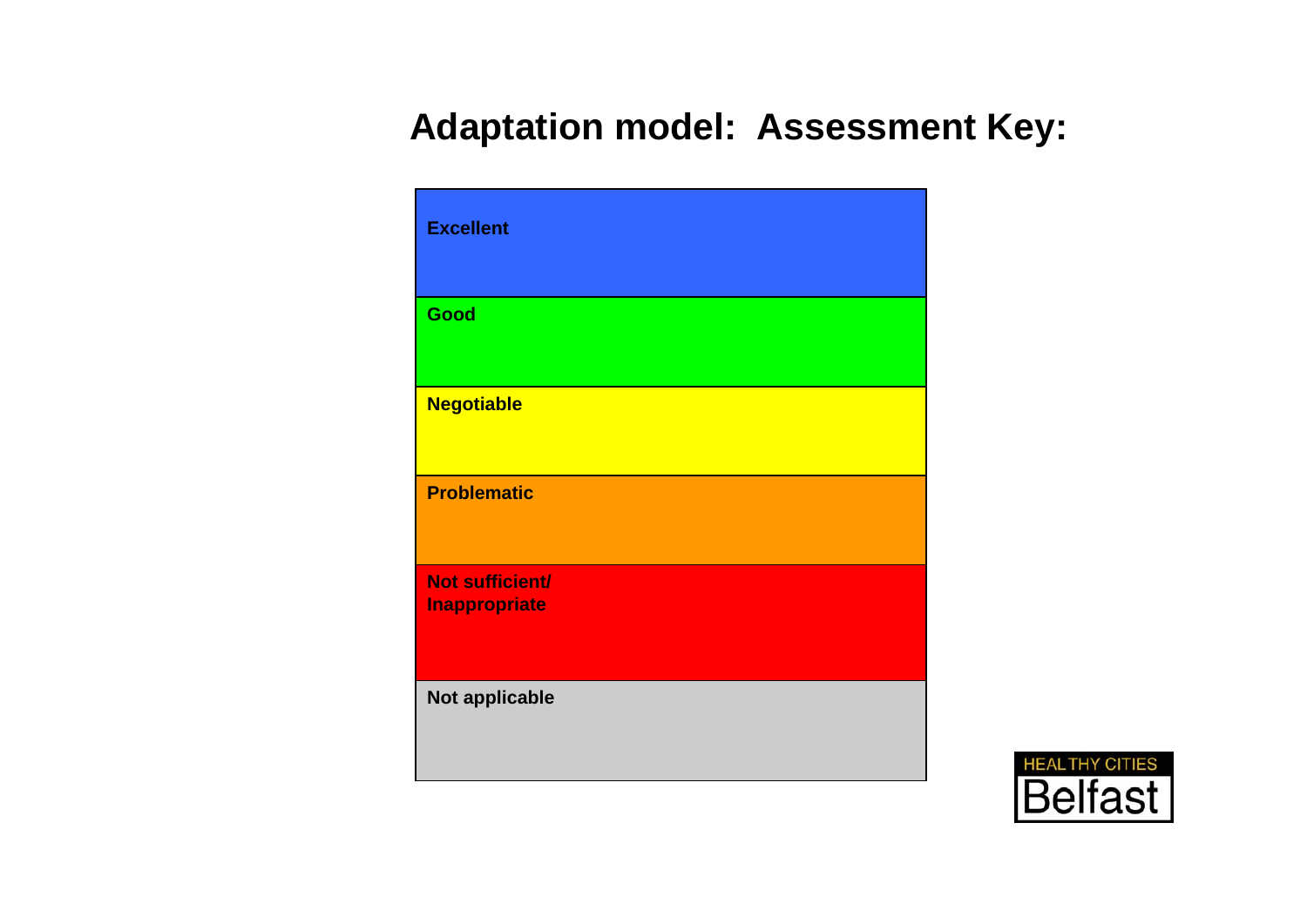#### Belfast – A World Health Organization Healthy City Phase V (2009 - 2013)

Policies and actions are consciously developed from the start in a way that contributes to health and health equity.